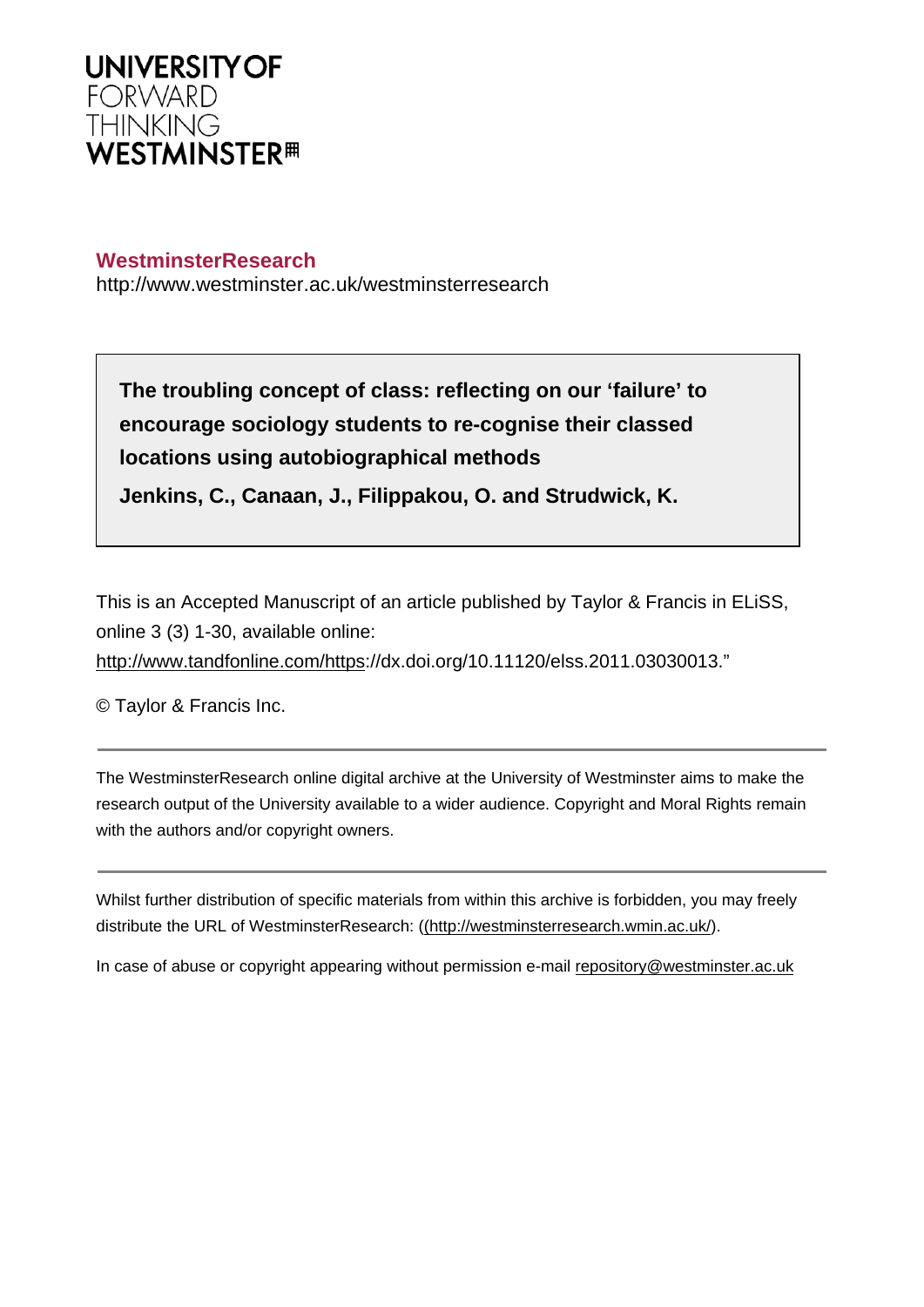# **The troubling concept of class: reflecting on our 'failure' to encourage sociology students to re-cognise their classed locations using autobiographical methods**

Celia Jenkins School of Social Sciences, Humanities and Languages University of Westminster 309 Regent Street London W1B 2UW

Tel: 020 7911 5000 ext 2097 Email: jenkinc@westminster.ac.uk

Joyce Canaan School of Social Sciences Birmingham City University City North Campus, Perry Barr Birmingham B42 2SU Tel: 0121 3316201 Email: joyce.canaan@bcu.ac.uk

Ourania Filippakou School of Education University of Nottingham Jubilee Campus, Wollaton Road Nottingham NG81BB

Tel: 0115 951 4543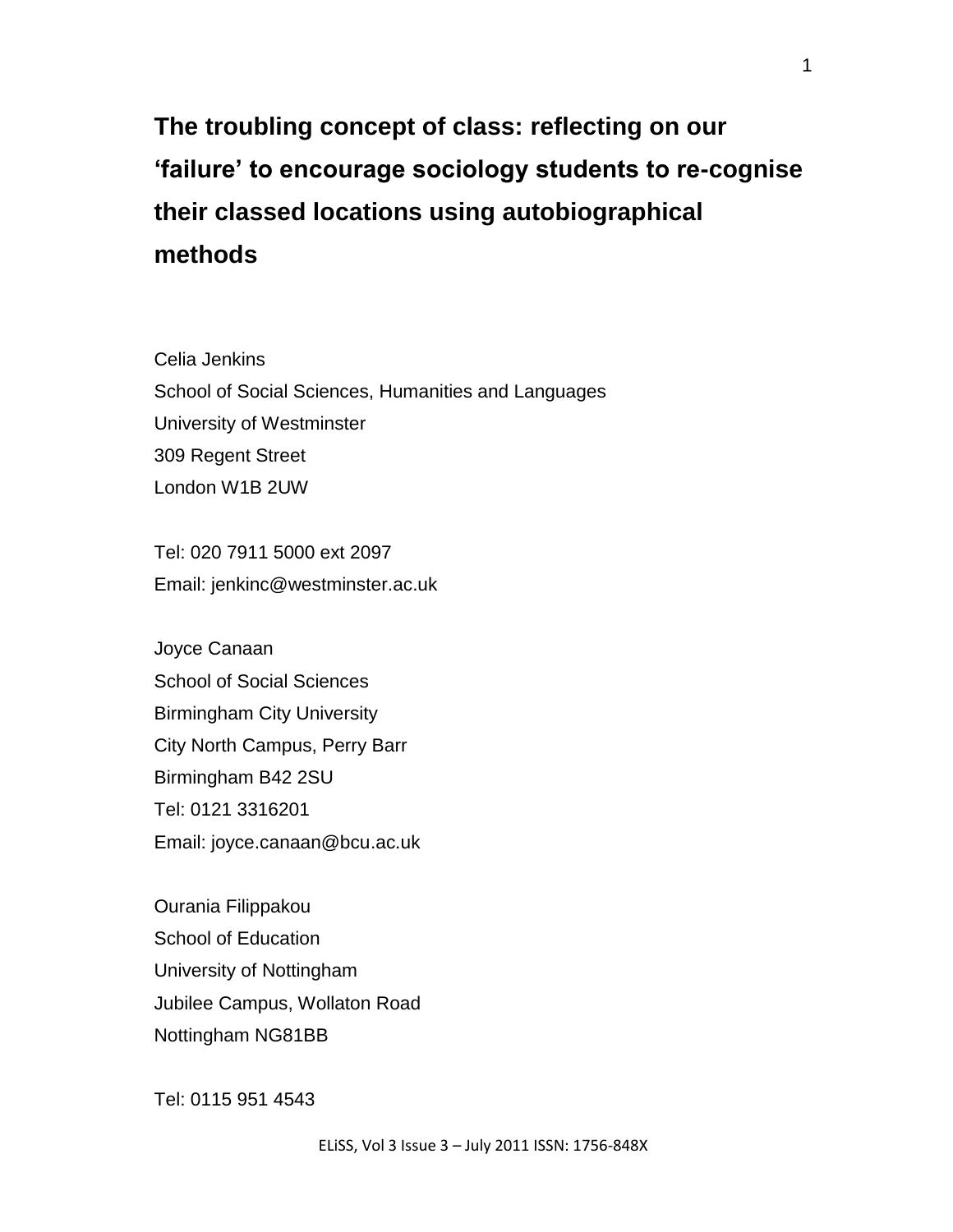Email: ourania.filippakou@nottingham.ac.uk

Katie Strudwick School of Social Sciences University of Lincoln Brayford Pool Lincoln LN6 7TS

Tel: 01522 886285 Email: kstrudwick@lincoln.ac.uk

# **Biographies**

Celia Jenkins is a principal lecturer in sociology and women"s studies at the University of Westminster and specialises in the sociology of education. Her research interests include higher education pedagogic practice and the experience of teaching and studying sociology in changing times. Most recently, she has been addressing the relationship between religion and higher education and is about to start an anti-discriminatory action research project with London's Turkish-Kurdish community, focusing on disaffection and identity issues for their young people.

Joyce Canaan is a professor of sociology at Birmingham City University. Her research centres on higher education learning and teaching in the increasingly precarious and disciplining university system. As an academic activist, Joyce views critical pedagogy as enabling the prefiguring of a higher education system that prioritises people over profits, the collective over the individual. Joyce is currently researching the possibilities of the new student movement, as well as strategies for implementing and reflecting on progressive alternatives to the current university system.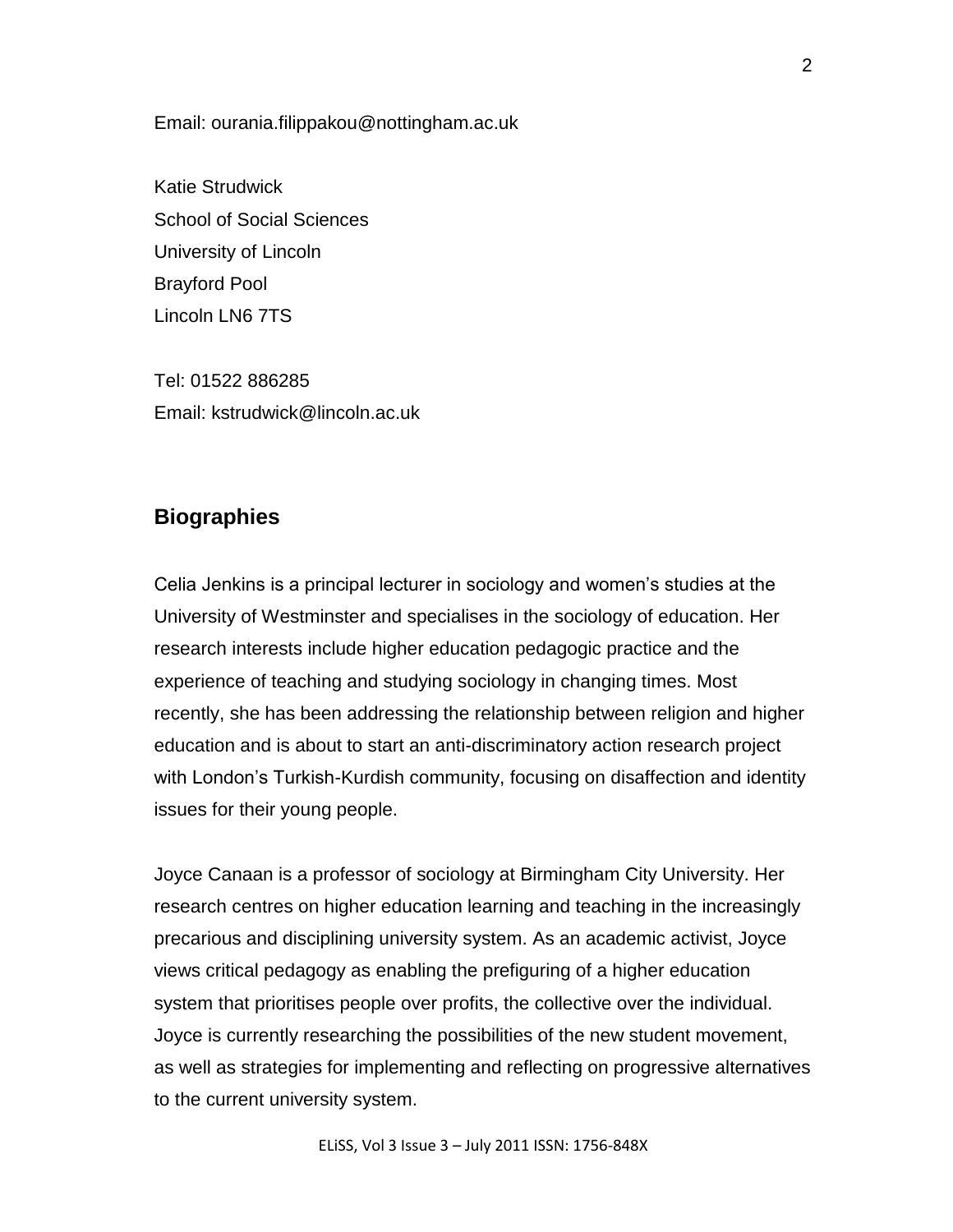Ourania (Rania) Filippakou is a research fellow in the School of Education at the University of Nottingham. She has a specific interest in the interrelations in contemporary policy discourses and their effects on the character and purposes of higher education. Ourania has concentrated her efforts on the contemporary quality agenda in higher education and is particularly concerned with the ways in which the idea of quality is being constructed and the political struggles that have encompassed the process of the changing agenda.

Katie Strudwick is a senior lecturer in criminology at the University of Lincoln. Her research interests focus on core issues in the ever-changing agenda of higher education, particularly the role of employability and skills in the social sciences. Her current research interests address pre-entry students, parent perceptions, and the motivations of higher education.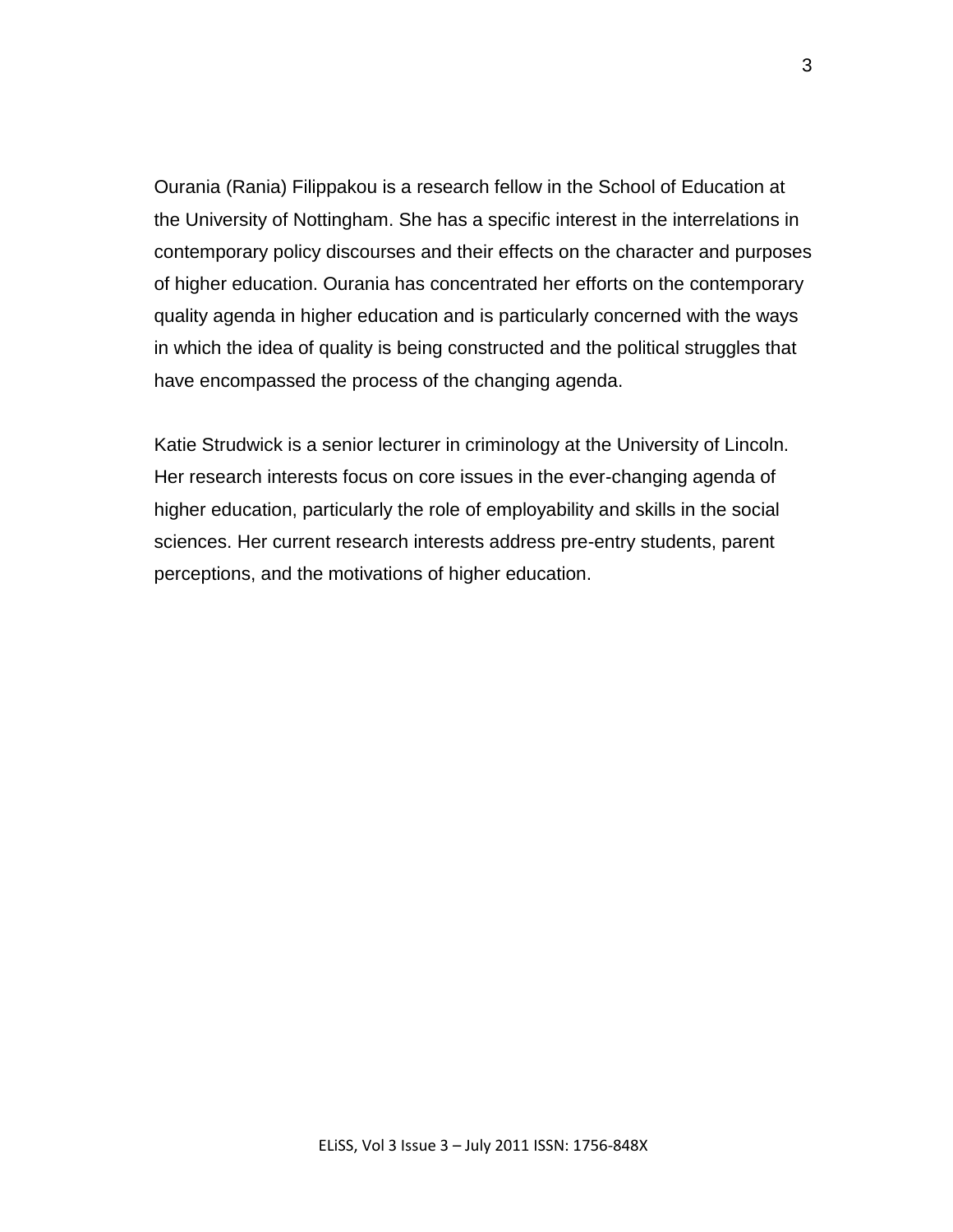**The troubling concept of class: reflecting on our 'failure' to encourage sociology students to re-cognise their classed locations using autobiographical methods** 

# **Abstract**

This paper provides a narrative of the four authors' commitment to auto/biographical methods as teachers and researchers in "new" universities. As they went about their work, they observed that, whereas students engage with the gendered, sexualised and racialised processes when negotiating their identities, they are reluctant or unable to conceptualise "class-ifying" processes as key determinants of their life chances. This general inability puzzled the authors, given the students' predominantly working-class backgrounds. Through application of their own stories, the authors explore the sociological significance of this pedagogical "failure" to account for the troubling concept of class not only in the classroom but also in contemporary society.

**Key words**: autobiographical methods, social class, critical pedagogy, teaching, learning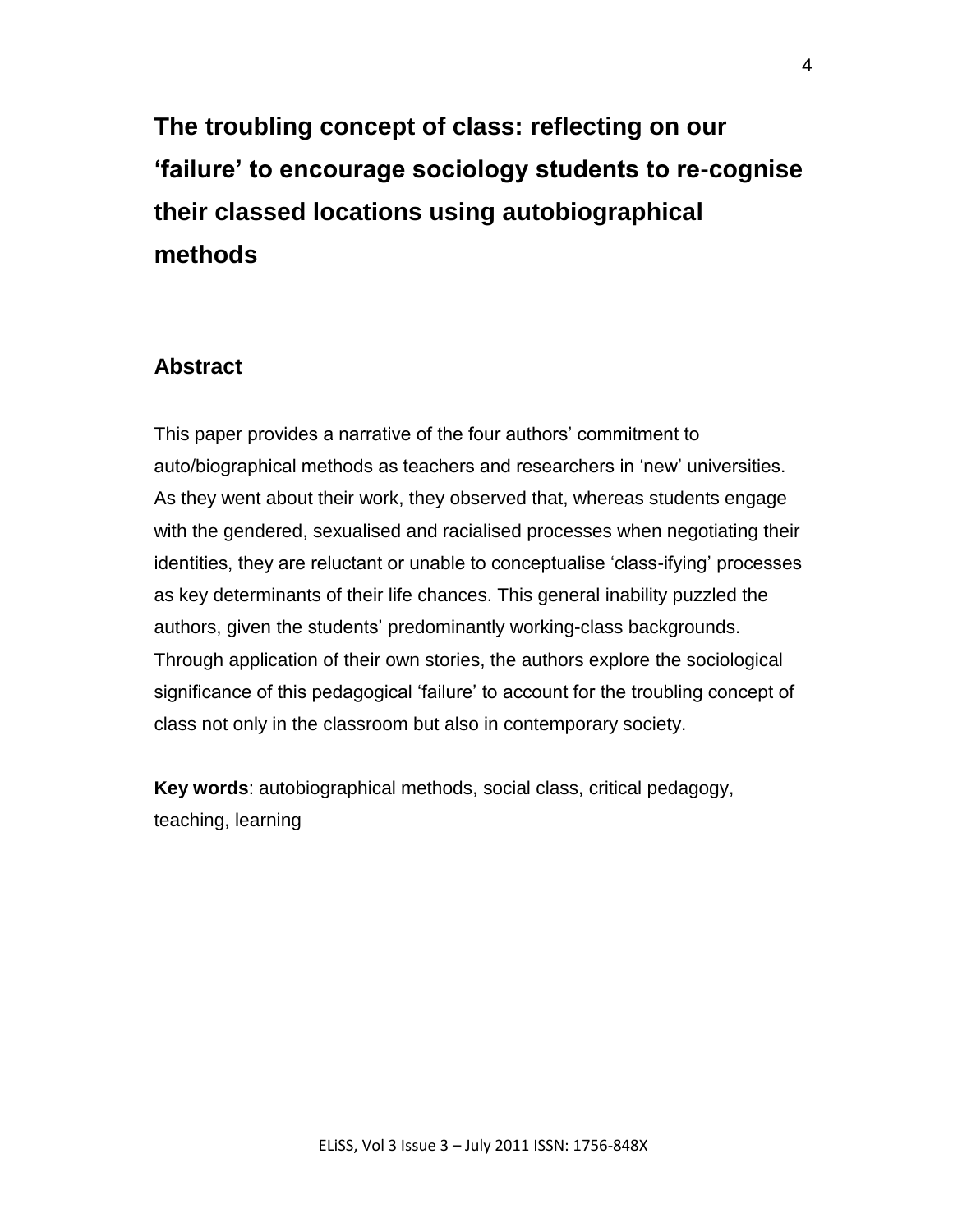### **Introduction**

 $\overline{a}$ 

This paper began when we (Joyce, Celia, Katie and Rania), discussed our commitment to autobiographical methods, as sociologists and as teachers/researchers based predominantly in post-1992 UK universities. As teachers, Joyce, Celia and Katie encourage students to use sociological insights to understand their experiences and find that many are able to reconsider the gendered, sexualised and racialised processes with which they forge their identities. Despite studying class in a similar way, and being encouraged to think about all these processes reflexively, students often maintain that "class doesn"t matter", and therefore do not consider what we call here 'the class-ification process'.

We contend that class as a process operates relationally, as do gendered, sexualised and racialised processes. Lawler (2008: 142) notes: "There is an anxiousness at the heart of *all* identities. Far from being stable, coherent and unproblematic, we might see identities as always built on an edgy repudiation of a variety of "threats"." Lawler further notes that, in recent years, class distinctions have become "displaced onto individual persons (or families) who are approved or disapproved, considered as "normal, or considered as faulty and pathological" (Lawler, 2008: 126). This is worrying given the growing stratification of the university sector and the likelihood that students will face further stratification in the job market after graduation. Little (2010: 12) recently observed: "University used to be a class barrier in itself; it now reflects, within student bodies [at pre- and post-'92 institutions], the various gradations of our class system." Thus graduates from the post-"92 universities where Joyce, Celia and Katie work are likely to be perceived in the labour market as having less cultural capital than graduates from pre-"92 universities. Rania found similar responses in the research context: $1$  students questioned about their lives were

 $1$  Rania is a research officer on a three-year ESRC-funded project, 'Pedagogic quality and inequality in first degrees" (grant no: RES-062-23-1438), based at the University of Nottingham.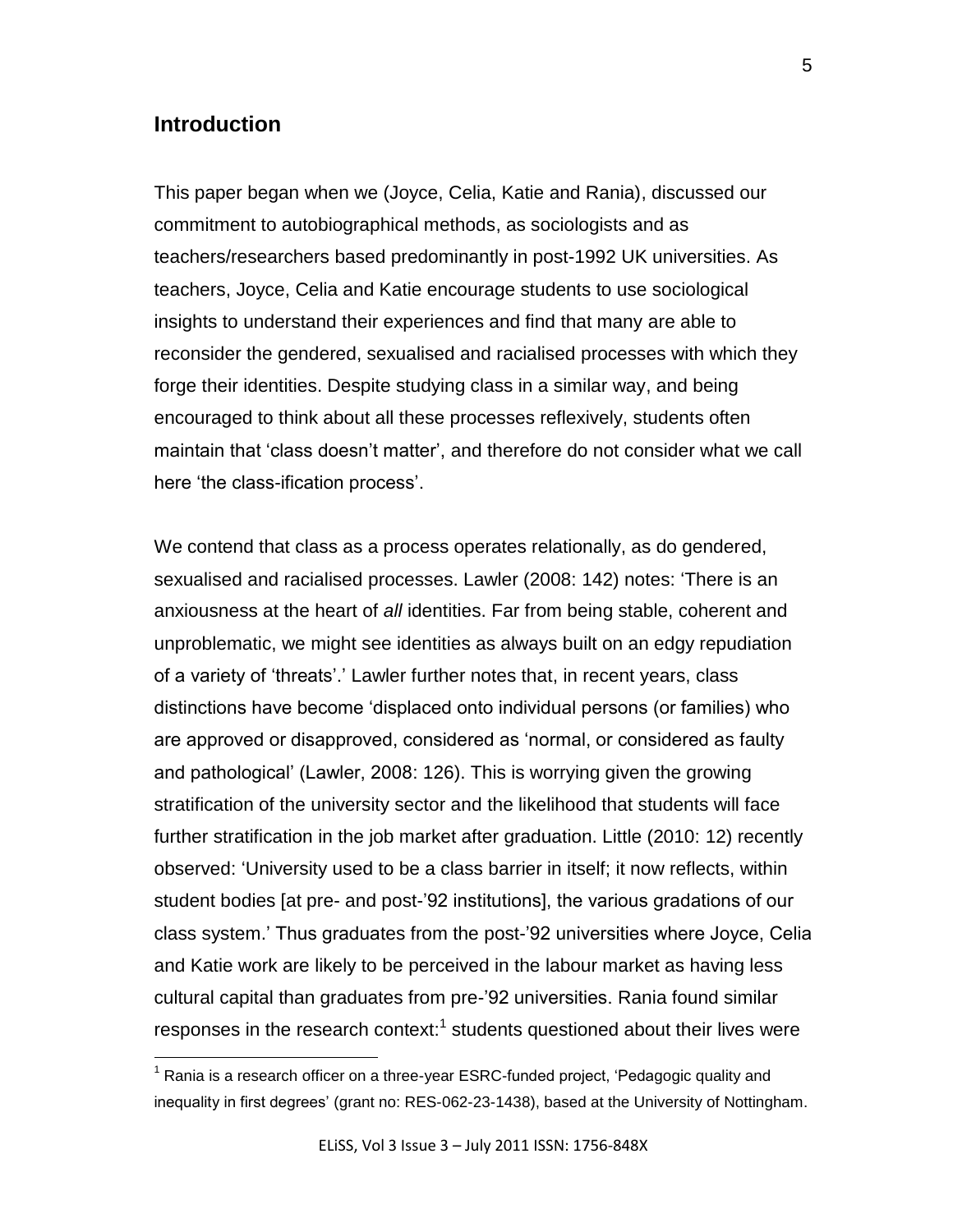not able to conceptualise class as a key determinant of their life chances. This general inability has puzzled us given that many of our students come from what we consider to be working-class backgrounds (often being the first generation in their families to attend university and with parents having jobs such as factory workers and low-level support or service workers).

This paper explores how we, as teachers/researchers, understand the significance of our seeming 'failure'.<sup>2</sup> We view our wish to understand these limits as pedagogically and sociologically important. Pedagogically, as we show below, these limits suggest that autobiographical<sup>3</sup> methods, informed by insights from feminist and critical pedagogy, offer students the opportunity to rethink their lives using more critical frameworks and to embrace learning as a challenge with which to more fully recognise their sense of self. Sociologically, as we have come to realise through researching this paper, these limits indicate a more pervasive shortcoming in wider society, reflected in the discipline, regarding theorising and understanding class. We note that Boltanski and Chiapello (2005) and Harvey (2008, 2010) have recently pointed to several sociologically interesting responses to class in our society. There has, over the past 30 years, been a pervasive societal silence about or denial of the significance of class or there has been the claim that "the category is so confusing and complicated (as if the other categories like race and gender are not) as to be analytically useless" (Harvey, 2010: 232). This silence, denial or

The project is examining the quality of students" experiences of studying sociology at four universities that are differently positioned in higher education league tables. This is an ongoing project and the analysis provided here represents Rania"s views and not necessarily those of the wider team.

 $\overline{a}$ 

 $3$  Stanley (1992) uses the concept 'autobiographical methods' to cover all the ways of writing about a life, suggesting that the distinction between autobiography and biography is unimportant. This is useful here as we are referring to both in our teaching and research activity.

ELiSS, Vol 3 Issue 3 – July 2011 ISSN: 1756-848X

 $2$  We put the word 'failure' in quotation marks because we see our lack of success as indicative of wider shortcomings that we address in this paper.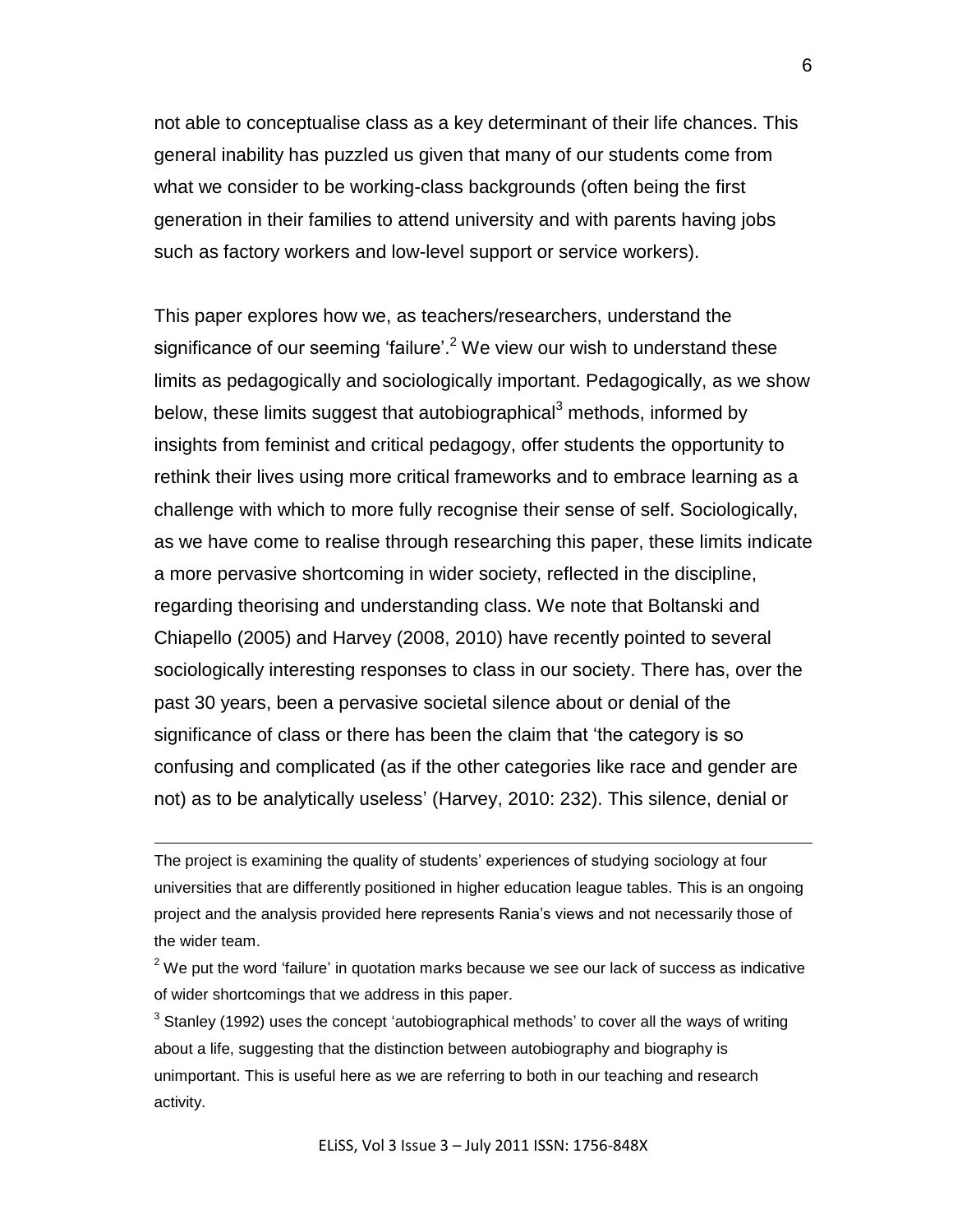confusion among our students, then, speaks to a wider phenomenon beginning to be addressed by these and other social scientists.

The paper has four main sections. We first address autobiographical methods of teaching, learning and research. Second, we discuss the emancipatory potential of autobiographical methods when underpinned by critical pedagogy and their implications for authoring and evaluating the self as teacher/researcher. Third, we explore examples of applications of autobiographical methods in our teaching and research to illustrate our "failure" to engage students in re-cognising their social class locations. Fourth, we consider why class remains a troubling concept sociologically, in order to contextualise our "failure" to make class matter to many students. We conclude by suggesting that, as recent social science analysis indicates, our "failure" may be due to factors far beyond our immediate control and that autobiography remains a powerful pedagogical tool with which to address this issue and others with students.

## **Autobiography as a pedagogic tool**

For us, autobiography is an epistemological concept concerned less with what is written about a life or by whom than with different ways of writing/visualising and describing lives, which highlight how the personal can be seen as political in and through relationships between individuals and social structures (Stanley, 1992). This definition helps us (Joyce, Celia and Katie) encourage students to develop their "sociological imaginations" (Mills, 1970), locating their biographies in wider historical and social contexts. Our teaching is further informed by feminist and critical pedagogy, using autobiographical methods (encompassing secondary sources like biographies and primary sources such as autobiographical essays and life grids) to engage students" sociological imaginations. Such methods can encourage greater critical reflection on and realisation of the relationships between student and tutor, or researcher and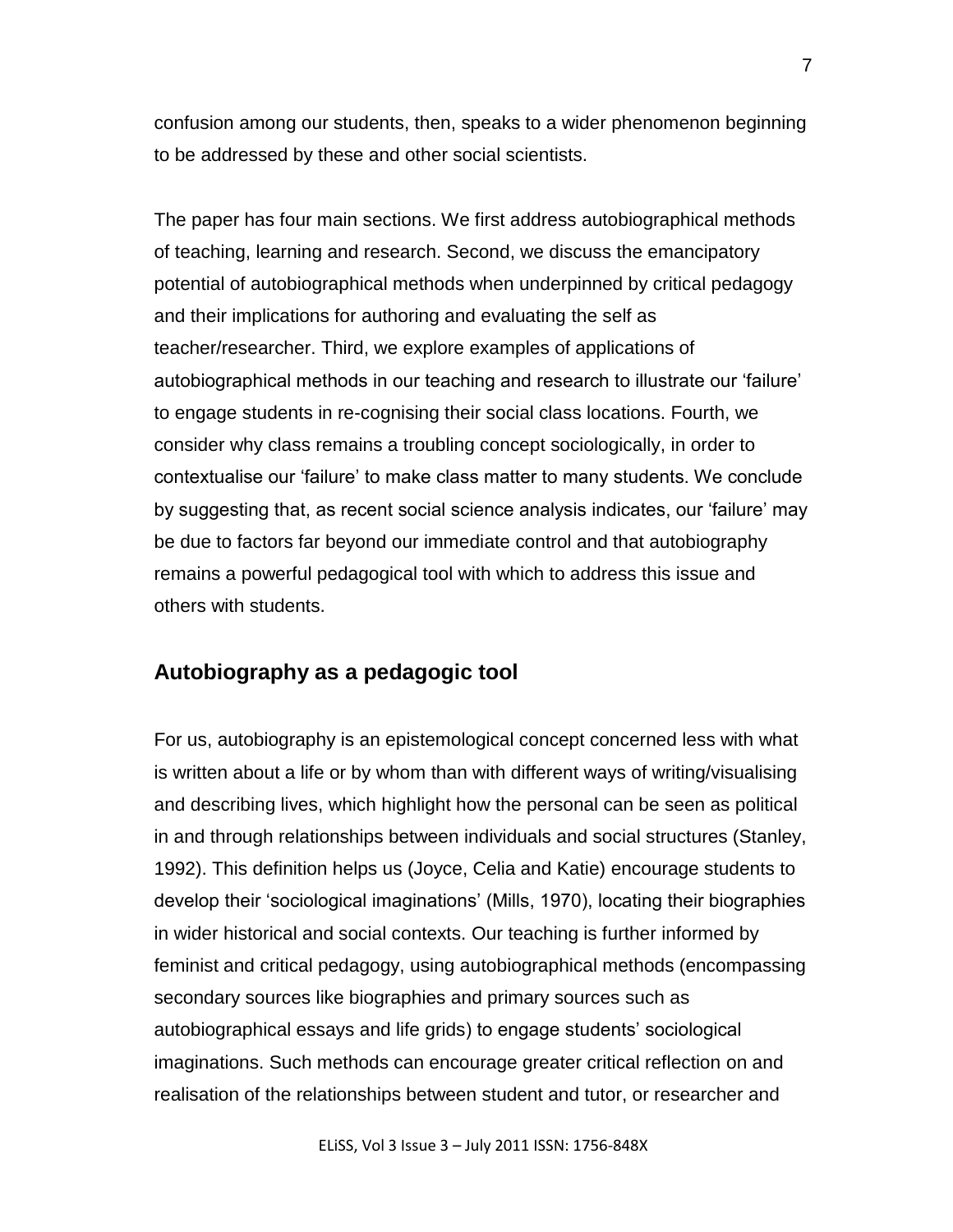researched. In class and assessments, when we ask students to examine aspects of their lives, they produce the kind of muddled and fragmentary analyses that Maclure (1993) describes as 'mundane autobiographies'<sup>4</sup> with which students consider their experiences in wider social and cultural contexts. Deakin Crick (2009: 187) suggests that the journey of the "self" can be pedagogically questioned by encouraging students to reflect "backwards" on their identity.

Rania"s qualitative interviewing similarly uses biographical methods because they offer research participants perhaps the most "naturalistic" form for exploring and responding to the researchers' questions (Ritchie and Lewis, 2003). Rania and the research team of which she is a member also use these methods because, as feminist research suggests (see Oakley, 1981), they encourage interviewees to identify concepts and contextualise socially shaped aspects of their identities, such as gender and class. For feminist researchers, using narrative constructs through this methodology affirms interviewees" right to be heard and places women"s voices in a more explicitly political agenda (Maynard and Purvis, 1994; Silverman, 2004). In the feminist literature, this autobiographical approach encourages previously marginalised women to critically explore their constructions of their lives (for example, Taking Liberties Collective, 1989; Adams, 1996; Mahony and Zmroczec, 1997). Informed partly by this feminist tradition, Rania asked students to recount their educational and life trajectories through the framework of a life grid. The life grid interview method has been extensively used by health research to gather life-course information and improve accuracy of recall about illness (Blane, 1996; Kuh and Ben-Shlomo, 1997). Rania's aim has been to produce self-reflexive 'cultural stories' of students' lives (Richardson, 1992, cited in Miller and Glassner, 2004: 130), connecting individual students' 'cultural stories' to their locations in and experiences of pre- and post-'92 universities.

 $4$  Maclure (1993: 374) defines 'mundane autobiography' as 'fragmentary, disorderly, emphatically rooted in the prejudices and passions of the here and now".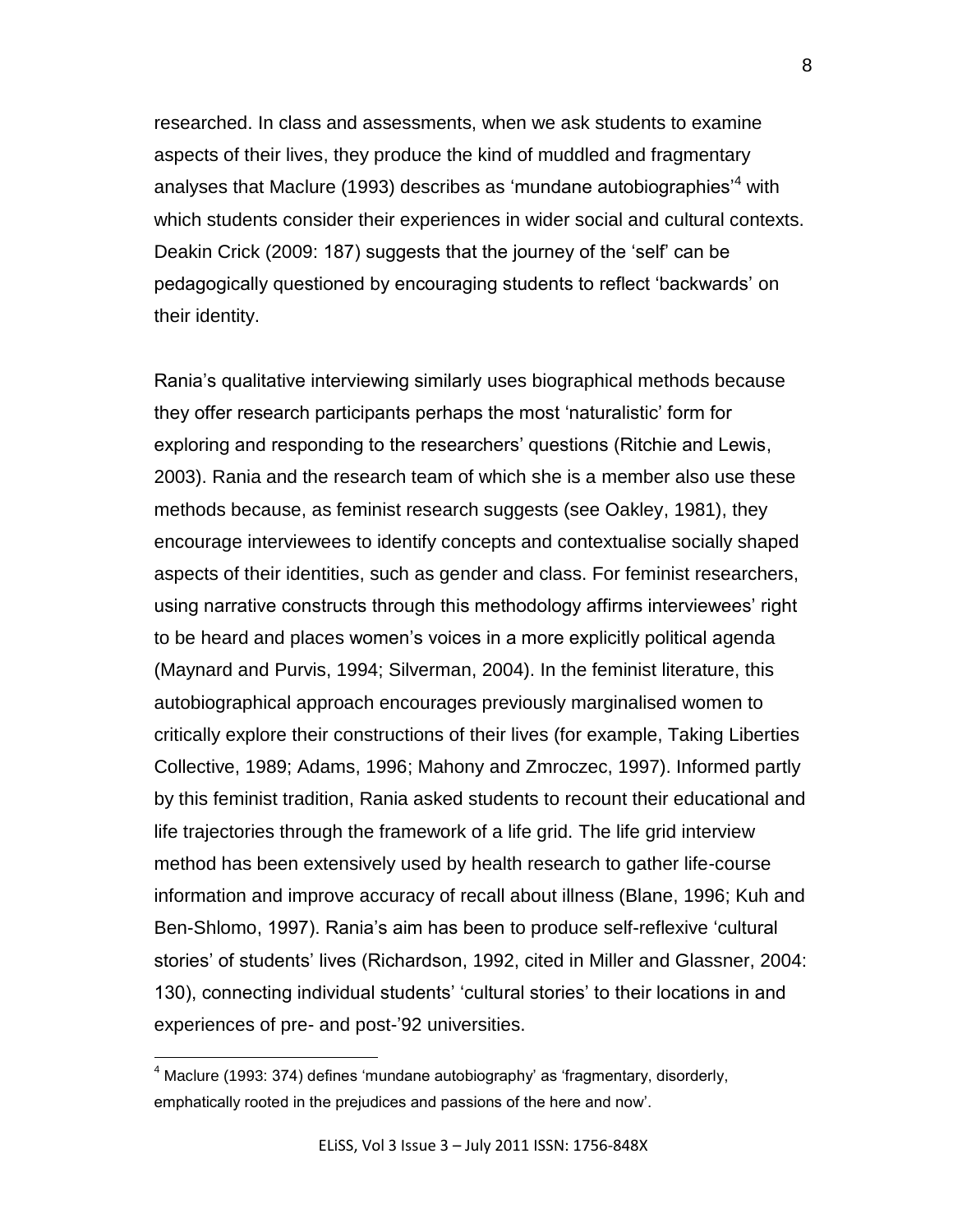Thus, all four of us have found autobiographical methods to offer productive strategies in teaching and research within the broader framework of critical pedagogy.

# **The role of critical pedagogy in the authoring of the self**

As Freire (2006) and others (see, for example, GreenShor, 1999; Giroux, 2005) have long suggested, critical pedagogy underpins teaching and learning practices that seek to engender an appreciation of injustices faced in social, economic and institutional life. Critical pedagogy ultimately seeks to rectify these injustices in and through a dialogue that expands in breadth as it is practised. For the three of us who teach, autobiographical methods, informed by versions of critical pedagogy, have guided our sociology curricula away from the traditional "banking method" that assumes passivity towards a more liberating "problem-posing method". In this method, students tell their personal stories in relation to the history and conditions of their community and wider society, thereby further developing their sense of agency (Freire, 2006). We have found that many of our students develop academically as they reconsider aspects of their selves in and through the sociological literature and come to see sociology's relevance for their self-understandings.<sup>5</sup>

Reed-Danahay (2006: 15) explores the role of auto-ethnographic methods in teaching and student learning, and reflects that these include both selfreference and reference to culture. Deakin Crick (2009) further argues that, in the broader context, there has been a recognisable inclusion of "personalisation" and "engagement" within teaching. Both reflections indicate that sociologists should consider the impact of such methods on the subject

 $5$  Such defining moments are what make the teaching activity successful in enabling students to critically engage with and apply sociological concepts in order to see beyond personal experience.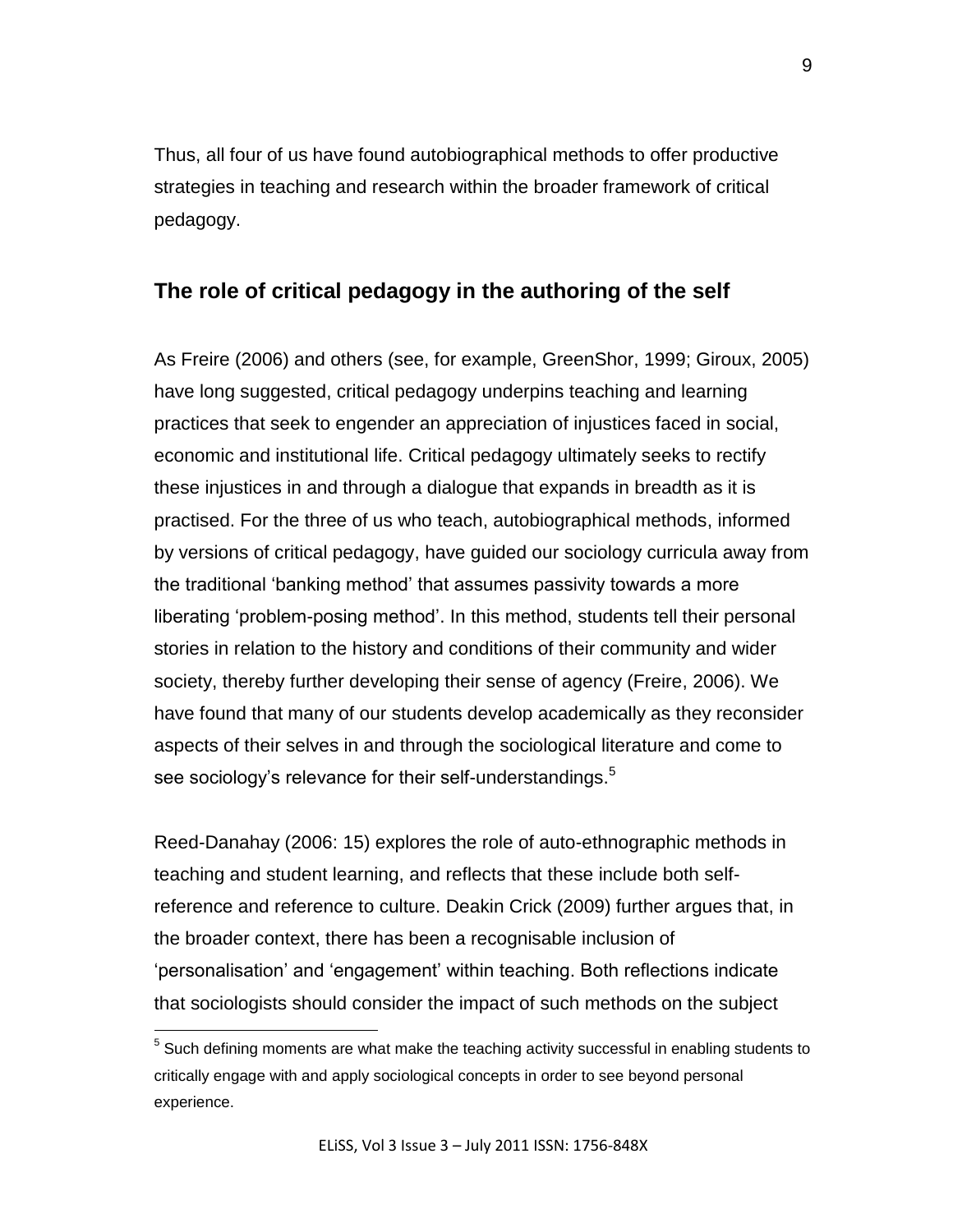and suggest that methods incorporating personal narratives can potentially "erase the boundaries between the self of the researcher and that of the researched" (Bochner and Ellis, 2002, cited in Reed-Danahay, 2006: 15).

Thus, applying biographical methods, underpinned by critical pedagogy to teaching and learning and to sociological research, offers the opportunity for self-reflexivity, encouraging an authoring of the self. Students are thereby conceptualised as active learners, and teachers are facilitators who listen to the learner, encouraging them to tell their story and to develop it in a fuller context. This fits with Jaros"s (2009) point that, rather than use the metaphor of the teacher as a "top down" provider, it is more appropriate to consider the teacher as a facilitator.

# **Our 'failure' to get students to engage with class**

In this section, we discuss our experiences of using autobiographical methods in teaching and research. We start with Celia"s story, which shows how she has "failed" to shift students" thinking about the significance of class-ifying processes in shaping their educational experience

#### **Celia's story**

As a feminist sociologist of education, Celia has taught a women's studies/sociology module, "Gender and education", for many years. In this module, students write an autobiographical essay drawing predominantly on feminist research to identify and evaluate gendered dimensions of their educational experience. Like Mann (1998), who analysed girls' written narratives of why they chose to continue their education post-16, Celia wants students to engage with the complex ways in which class-ified, sexualised and racialised processes (among others) interact through the prism of gender in their experience. Mann (1998, in Erben, 2002: 90) describes what Celia is trying to achieve using these methods thus: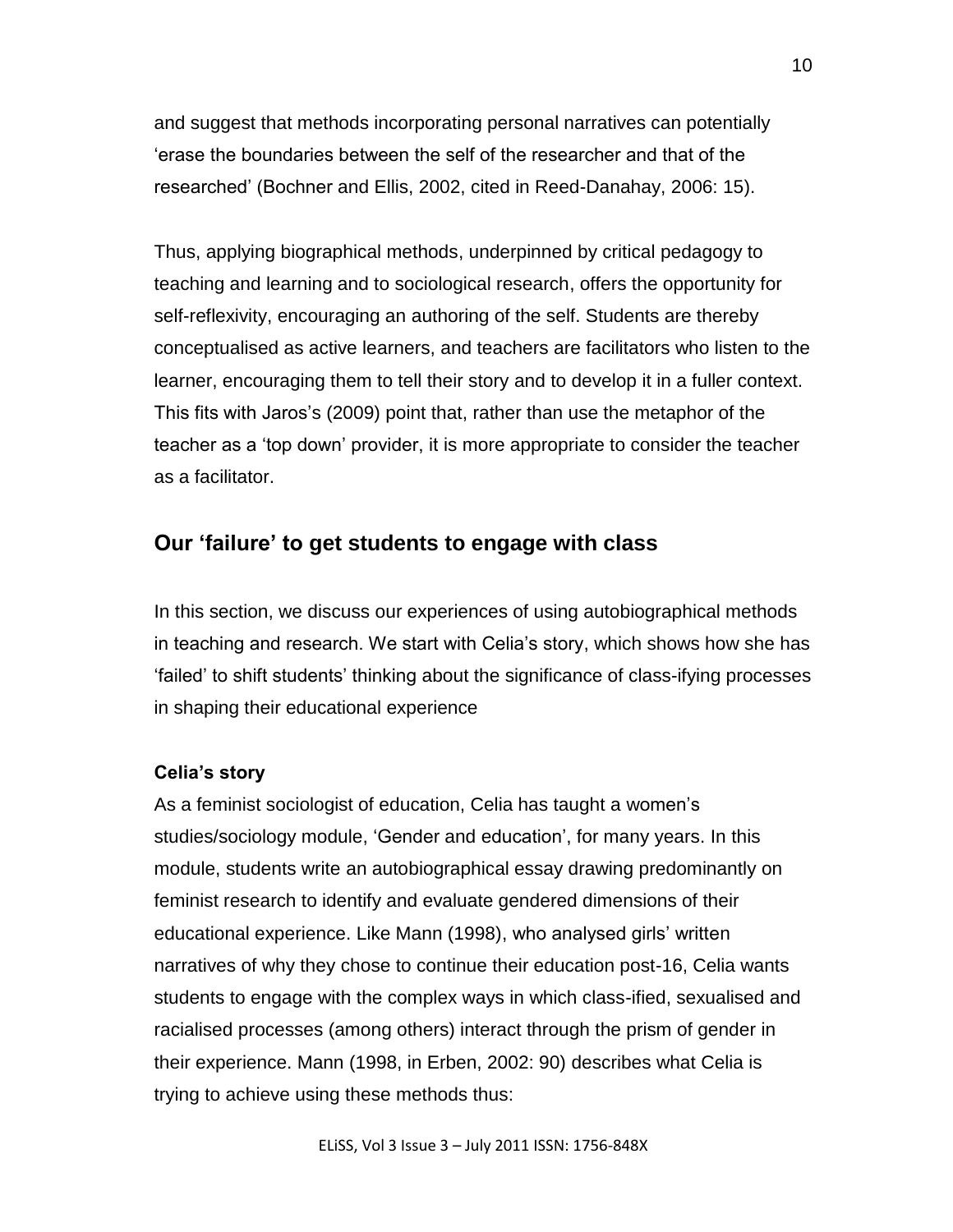The life histories suggest that while identity may be conceptualized within large collective identities such as class, race and gender, these elements work together in unexpected and subtle ways. In addition as girls negotiate interactions between the triangle of school, home and friends, perhaps personal relationships give a psychological undertow to the struggle to find an educational identity.

Celia"s pedagogic strategy is to get students to critically engage with their experience and to be able to articulate this complex interaction of psychosocial processes. Her use of autobiographical methods is also informed by Breckner and Rupp"s (2002: 292) finding that producing biographical narratives helps people perceive and respond to social problems better because they view them through the filter of their own stories:

Biographical texts can be regarded as part of the strategies people have developed to get along with their lives, their experiences and the sense they make of them in the context of their biographies.

Celia thus uses autobiographical methods to help students consider their social positions in ways perhaps less damaging than perceiving themselves as victims of gendered, sexualised, racialised or class-ifying processes This feminist pedagogic strategy has worked well in raising students" awareness of sexual harassment and racialised processes; however, this is not the case for class. For example, with regard to gender, one student, as a result of reading an extract on sexual harassment, was able to redefine her experience with a male teacher who took a particular sexualised interest in her as harassment. Illustrating Breckner and Rupp"s point, this knowledge applied reflexively enabled the student to think about the experience quite differently and bring some resolution to her feelings about his behaviour. However, despite being presented with a wealth of evidence indicating that class remains the most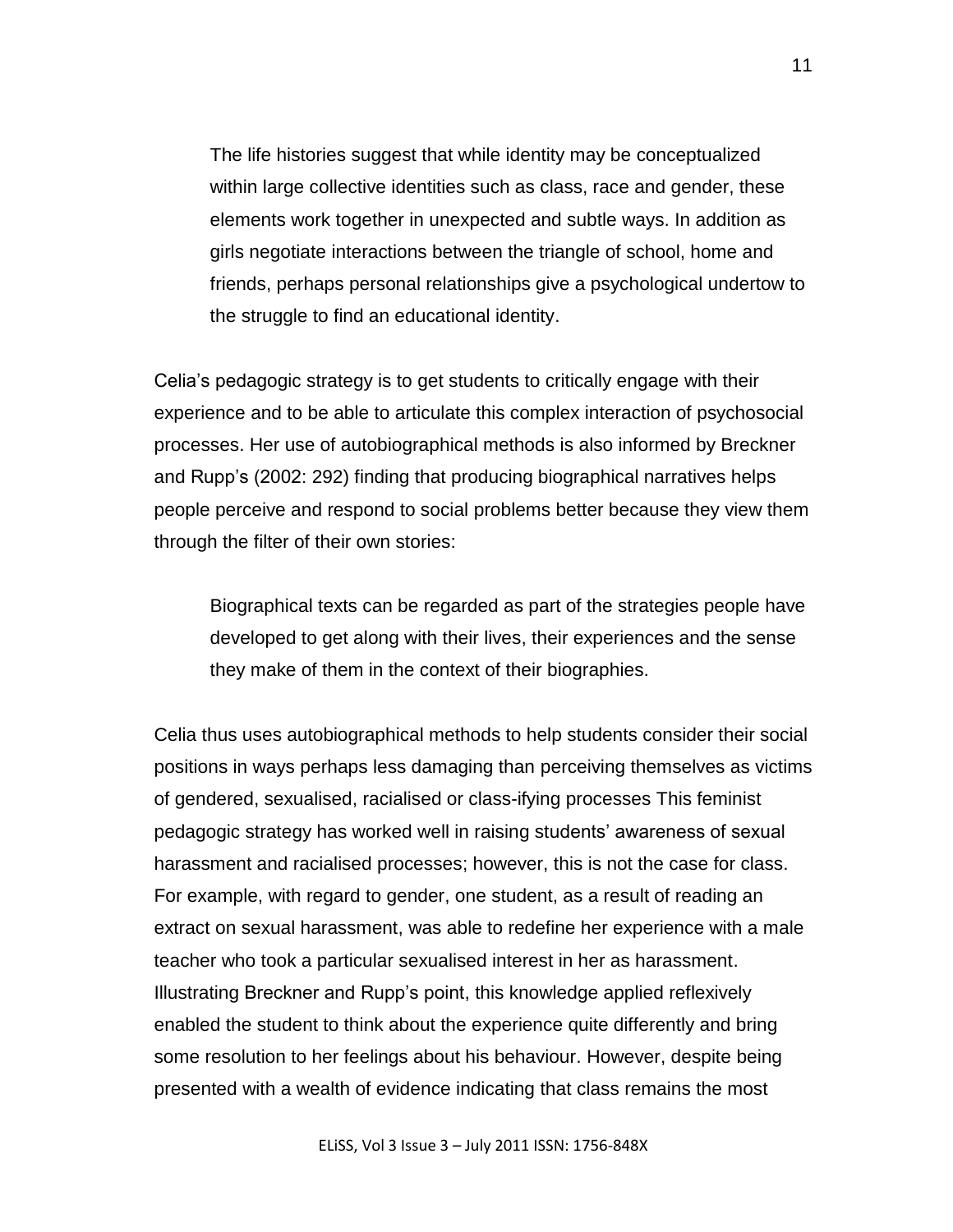critical factor in students" academic outcomes (for example: Reay et al, 2005; Archer and Leathwood, 2003; Walkerdine and Melody, 2001; Walkerdine and Ringrose, 2006), students firmly believe that class doesn"t matter. Most subscribe to the ideology of meritocracy and constantly reiterate its premise that individual effort and determination will prevail. Some students do not even mention their class origins in their autobiographical essays, while others simply state it, which is in marked contrast to their treatment of racialised and gendered processes.

Two examples, over 15 years apart, illustrate students" "failure" to conceptualise the intersection of gendered, racialised and class-ifying processes. A mixedrace, mature British woman student in one of Celia"s first classes in the early 1990s reported that she had attended a working-class comprehensive school where the careers teacher told students that they would end up working in the baked beans factory across the road. Celia was struck by the poignancy of this memory for the student and the psychosocial consequences for her of this prediction. While the student never worked at that factory, in taking her degree in her forties, she still sought to prove that teacher wrong. Her description of her experience (and Celia is relying on memory here) was articulated from the perspective of black pupils, although possibly the teacher may have been referring to all pupils, thereby foregrounding class constraints. Celia perceived it as her 'failure' that the student only articulated this experience in racialised terms. While attention to racialised processes was in keeping with the poststructuralist attention to difference at that time (Anthias and Yuval-Davis, 1983; Anthias, 1998), theoretically, this should have been theorised as the intersection of racialised and class-ifying processes rather than supersede the class dimension.

Celia"s second story is of a current (2009/2010) black, mature British student, who described her careers interview in a predominantly white school with a teacher who she felt did not like her. The student had chosen law because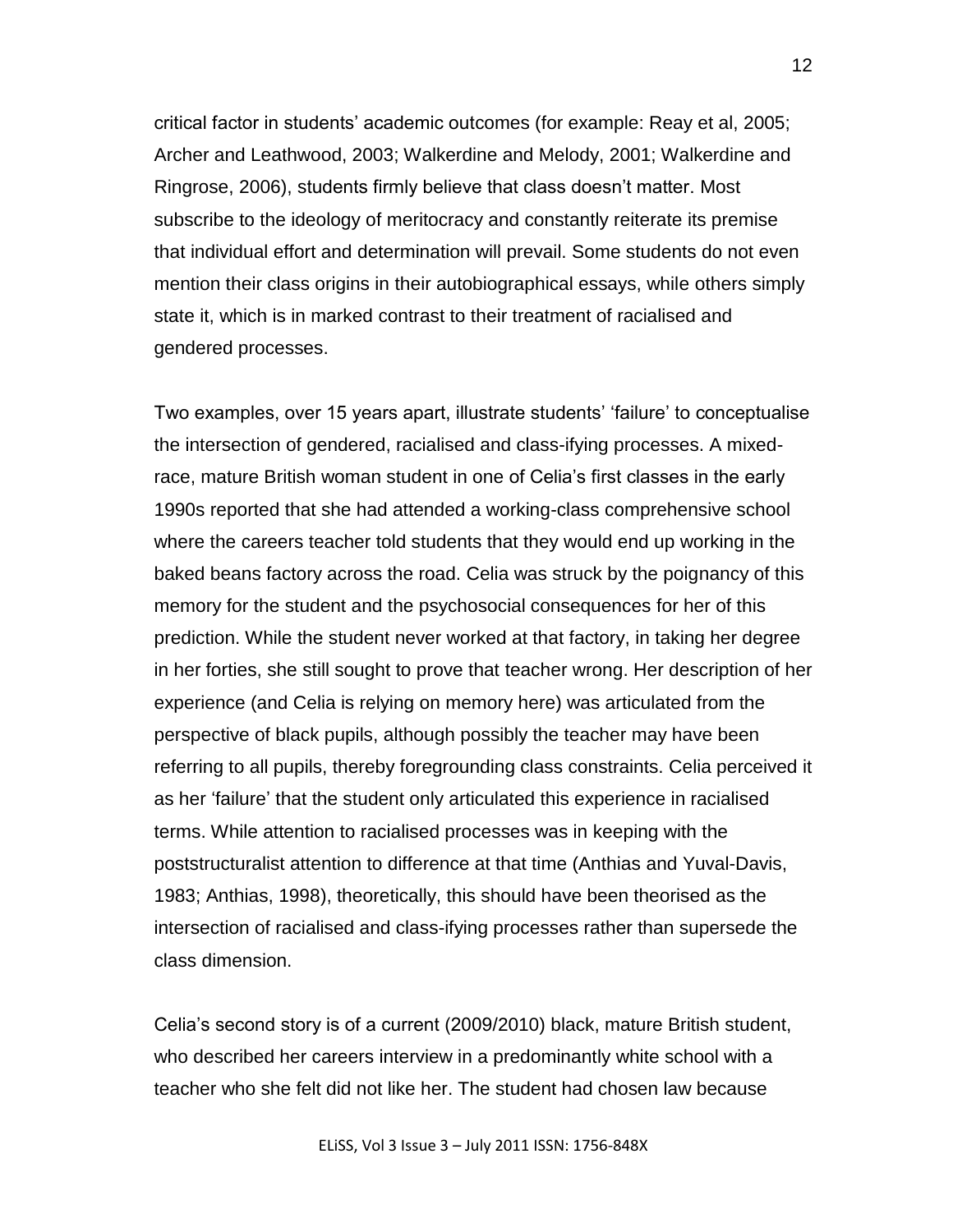some of her father"s friends were in the legal profession (this suggested that her father was middle class or at least accessed professional middle-class social networks). However, the teacher read her grades and told her to be more "realistic" and consider secretarial work instead. This led to the student losing interest in education. Again, there were significant psychosocial consequences of the teacher"s response for the student, who first dropped out of school and subsequently wanted to complete her education. The student was clearly upset by this teacher"s comments and, in her essay for Celia, perceived the episode to be racist. She did not mention either the gendered or class-ifying processes entailed, although she said that her mother, who did not work (possibly signifying a middle-class identity), approved the teacher's suggestion. How this sexist assumption on the part of her mother might have impacted on their relationship is not discussed in the essay. Gendered and racialised processes were also evident in the teacher's suggestion of secretarial work as a more appropriate career and imply that she had classified this student as likely to end up in the lower middle-class sectors of the labour market (signifying that the teacher may have interpreted the girl"s class position through the structuration of ethnicity as being more significant in determining occupational future than her class position). In both cases, Celia felt that she had "failed" to get the students to sufficiently interrogate their experience and in particular to understand the psychosocial dynamics of their identities in terms of the articulation of class-ifying processes.<sup>6</sup>

#### **Rania's story**

 $\overline{a}$ 

Unlike Celia, Rania works equally with students from pre- and post-"92 universities. Also, unlike Celia (and Katie and Joyce), Rania interacts with students primarily as a researcher. As such, she has helped student research

 $<sup>6</sup>$  Interestingly, in talking with colleagues about students' operationalisation of class, they also</sup> confirmed that students found it hard to relate to class processes as being meaningful to their lives, thereby confirming the wider lack of reference to class as a meaningful category across social science described earlier (Harvey, 2010).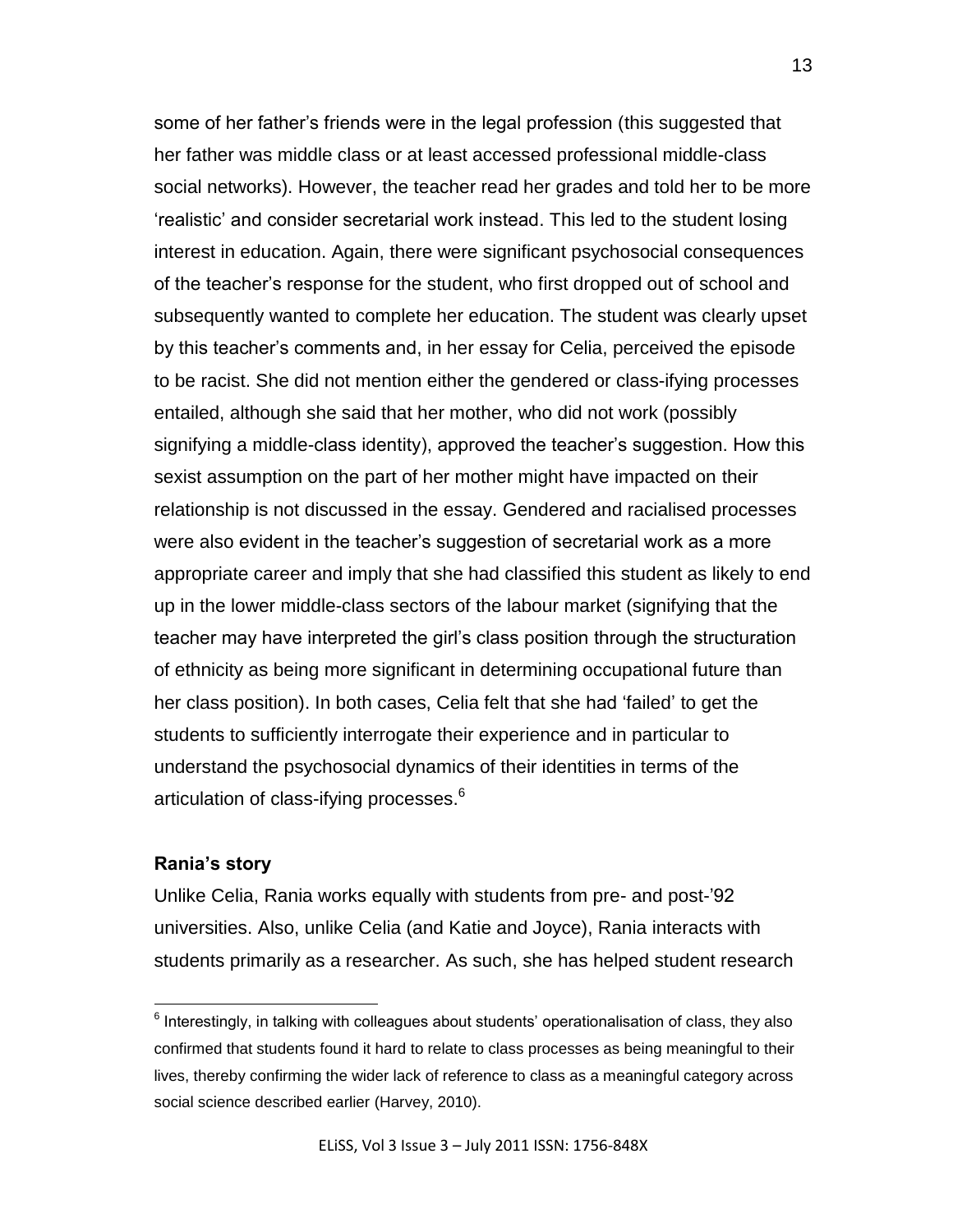participants produce life grids of their experiences from birth to the present, exploring issues such as education, family, housing, friendship, activities outside education, parents' employment, student employment and health. Life grids help Rania understand students" backgrounds prior to conducting in-depth interviews relating to students' experiences at university, mainly of teaching and learning processes in sociology.<sup>7</sup> The extracts below come from the second part of a biographical interview with one second-year sociology student in a post-"92 university who was reflecting on her experience as a first-year student.

Twenty-three interviews with first-year students were conducted at this post-"92 institution between 2008 and 2010. The majority of the interviewees were "local" students and came from minority ethnic communities while only two of them were white English. It should also be noted that most of them (14 out of 23) were first-generation university students. In this context it should be noted that, in the interviews, students referred to the concept of class only 30 times in total, even though they had a compulsory module which focused on class. Most of the students referred to that module because they found it "difficult to relate to". In the first extract, the student describes why she chose to study sociology and how it relates to her identity as a Muslim:

I"ve been interested in Sociology since Year 10 [...] And I thought it was something that I could relate to my life as well. I thought that if I studied Sociology it would make a difference and it would make changes in people"s lives for the better. Coming from an ethnic minority and being a female and being a Muslim I thought that many other people in my position would be at a disadvantage because you are taught that you have to be middle class to achieve a higher standard of life and I just thought about the labelling in school and then the labelling within society that affects a person"s educational achievement and I thought that if I

 $7$  The analysis provided here represents Rania's views based on the interviews she conducted rather than the analysis of all the completed interviews, as this is work in process.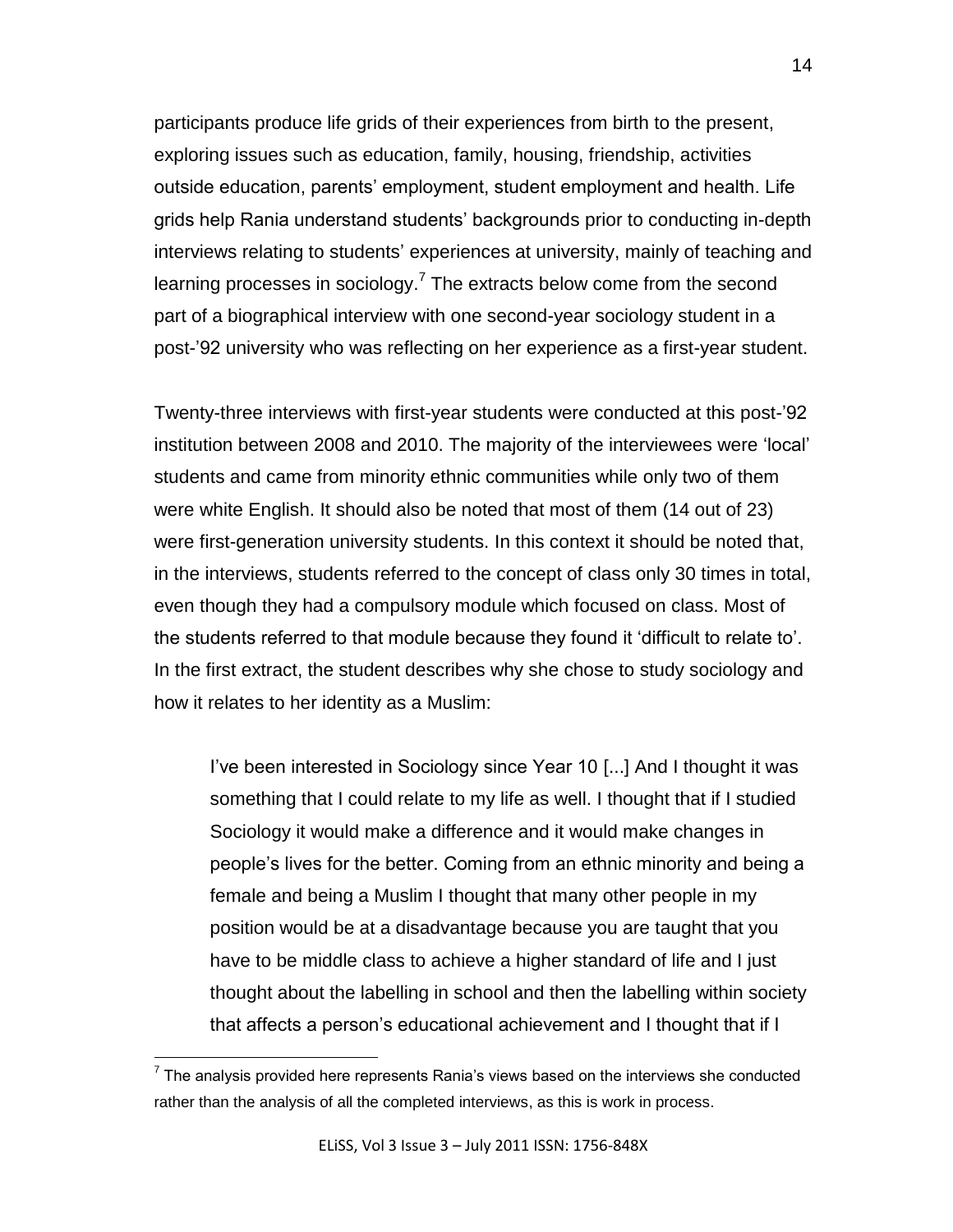learnt about it and if I understood about it then I could teach other people to make a difference and not accept their stereotype and to prove people wrong that just because I am from an ethnic minority, I am Muslim [I don"t have to fit their stereotype].

This quote demonstrates that class was something that this student was taught about in sociology and was not fixed – at least among the middle class – although note that the student only discussed middle classness as a quality of others, implicitly positioning herself as working class.<sup>8</sup> Other aspects of her identity – being a young Muslim woman from a British minority ethnic background – had greater meaning for her. This was similar to Celia"s findings. When pressed later in the interview to talk about what it was like for her to study at university, she acknowledged that a class dimension marked her experience as different from that of middle-class students:

I also see a class difference as well because I'm the first one in my family to come to uni and I haven"t got that sort of guidance or support from my family. Whereas some other students here you know that their parents went to university and their brothers and sisters went to university and so it"s like, financially, they are not struggling and, emotionally, they are not struggling.

This quote provides an insightful articulation of the emotional and cultural capital that privileges middle-class students relative to her – although we see once again that she does not explicitly state her own class location, which is hardly surprising and similar to what Celia found. Nevertheless, the fact that the student could articulate class relations sociologically suggests that one-to-one interviews offer an opportunity for students to probe more deeply into their

 $8$  Silence about being working class fits with the post-Bourdieuan literature that has explored the ways that working classness is pathologised in the media and in wider society (see, for example, Skeggs, 1997; Lawler, 2008).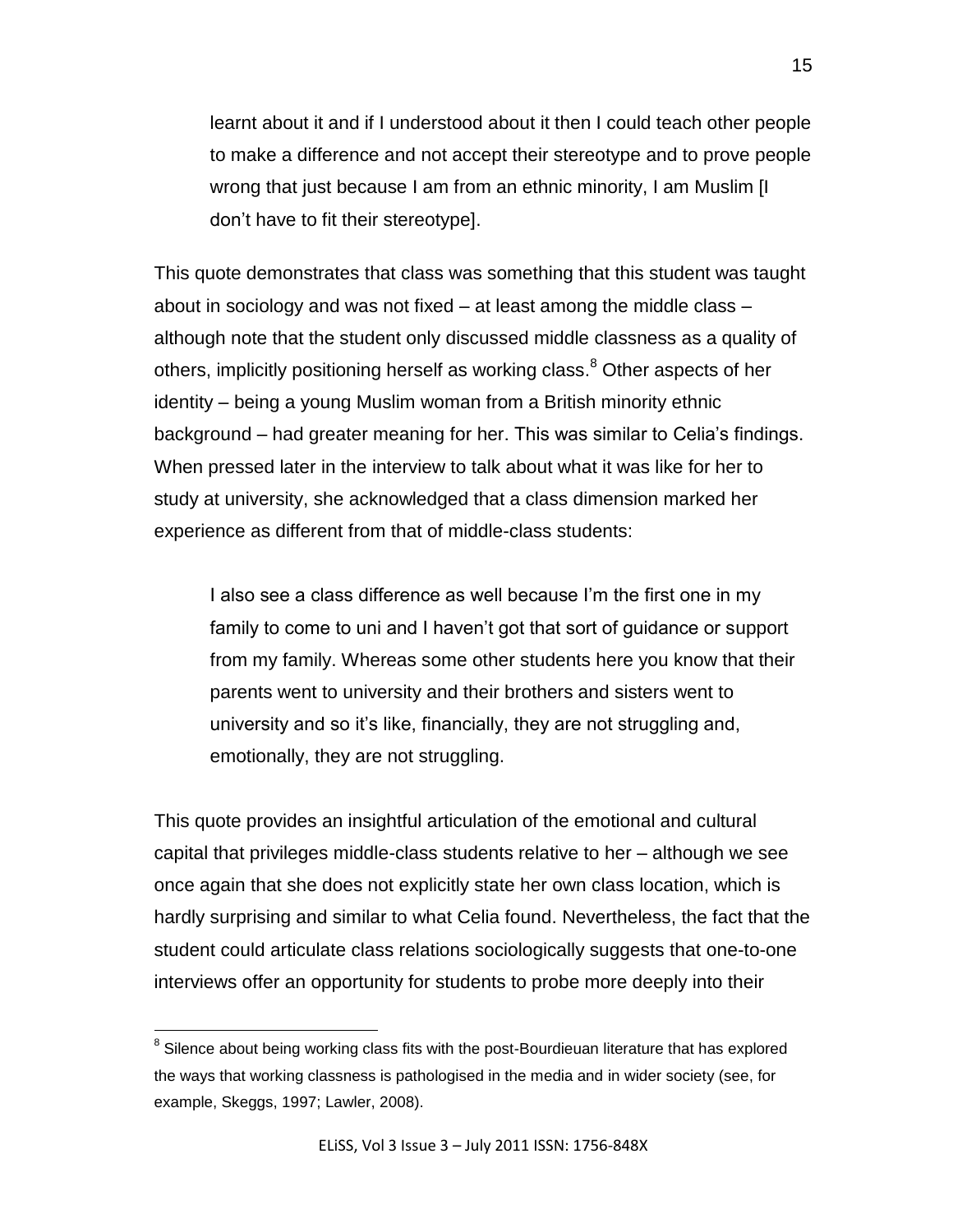individual lives and be more reflexive than in the classroom context where, more often, only fragmentary snippets of their lives are raised in seminar discussions.<sup>9</sup> The additional fact that this student articulated her class identity in a one-to-one interview could also suggest that students from less privileged backgrounds might not want to discuss their class position in a classroom space with more privileged students.

#### **Katie's story**

 $\overline{a}$ 

Katie has taught "Research methods" as a first-year core module in a new university since 1998. Her teaching explores the application of quantitative and qualitative methodologies for students in the School of Social Sciences. Through their understanding of the different forms of qualitative methodologies, for example, students address ethical considerations using autobiographies. These enable teachers/researchers and some students to see students as authors of their own lives and, just as important, as authors of possible social change. Katie has found that structural and cultural work by the students can usefully inform their self-representations, offering some insight into their relevance. Applying critical pedagogy has also enabled students' 'stories' to hold transformative potential, producing knowledge that can be critical of power relations structured by class-ifying, gendered and racialised processes. This is demonstrated by Katie"s experience of working with social science students at first-year level, where she and a researcher $10$  used life grids to see what students could learn from the process of interviewing one another. This method enabled Katie to debate with the students the ethical dilemmas that they as students and us as researchers and teachers face. The students felt that the recognition and negotiation of interviewer–interviewee power relationships were

 $9$  Proof of this self-transfomatory potential was evident when a student who had been interviewed by Rania reported back that the interview had enabled her to see her educational life story quite differently when it was brought together as a result of completing the life grid.

 $10$  The researcher was working with a group of Katie's students in a session on ethics in social science research, using life grids as an exploratory method.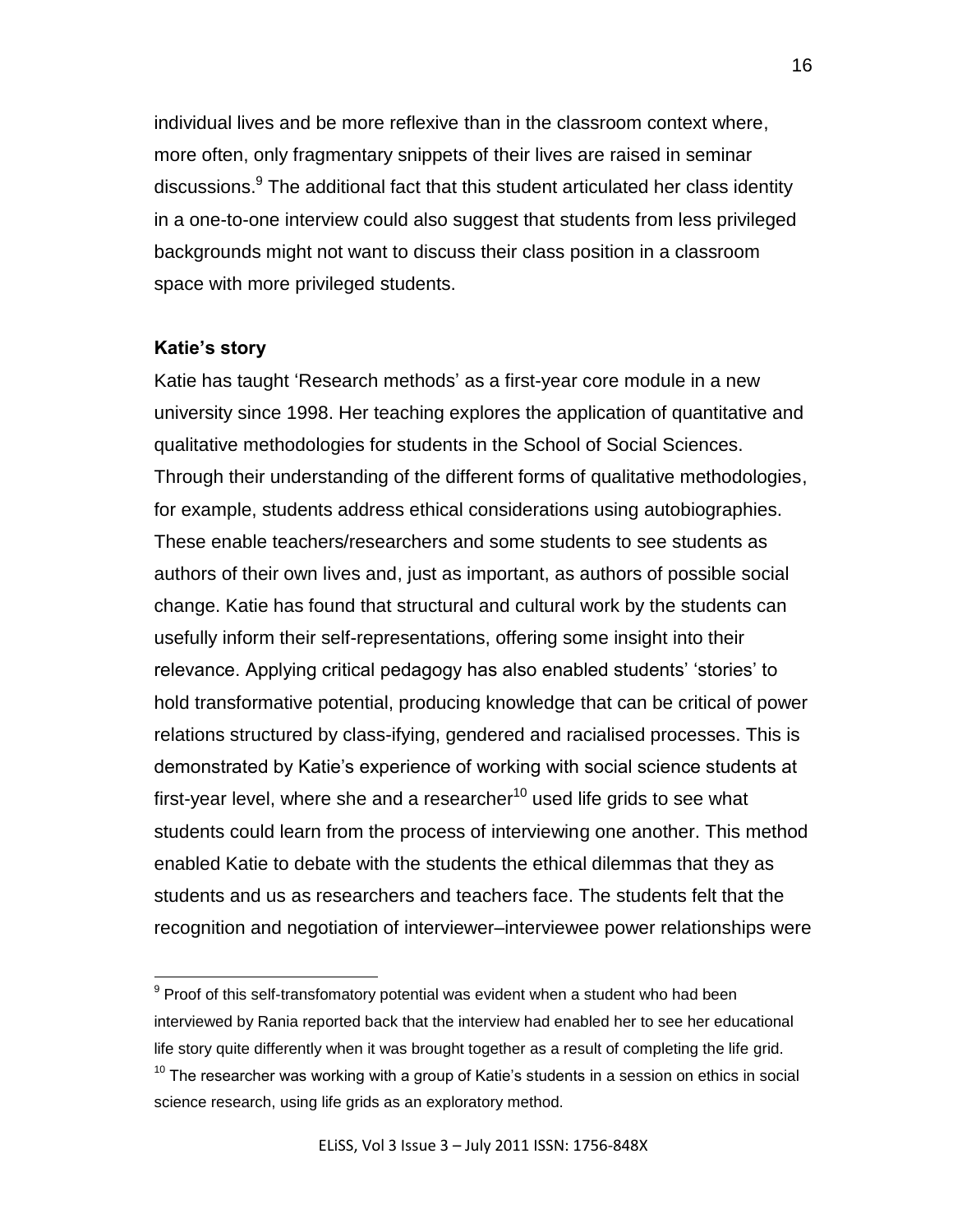integral to the success of life grids. Similarly, Jaros (2009) reflects on the application of knowledge maps as a "teaching tool" to demonstrate the link between concepts and constructions of such maps.

In addressing the specific student concerns raised in the seminars, there was recognition that students had to overcome certain barriers to their learning if it was to be transformative. Some reflected on their 'awkwardness' in discussing personal experiences with an interviewer and their concern that such methods could lead to distressing childhood memories being "re-lived" by the interviewee. Through using life grids, the students discussed how such methods might lead to challenges for the researchers, especially in their own discipline of criminology. One strategy adopted in teaching to overcome these concerns was to get the students to discuss the ethical considerations when interviewing an offender, and the implications of this for both the interviewee and researcher. Experiences with Katie's students very much emphasise Deakin Crick"s (2009: 187) point about the value of encouraging students to reflect "backwards" on their identity. In drawing on their own experiences, the students who worked with the life grids developed a greater appreciation of "self" and the relevance of social constructions in their learning experience. This is shown by the students who reflected on key aspects of their learning history (pre-school) to understand how they saw the learning process sociologically in adulthood. For example, in the discussion following this particular session on life grids, students demonstrated clear insight and personal evaluation relating to the role of education in their lives and how it was useful for them to "track back" to key indicators in their learning to assess the extent to which they had developed. This practical example demonstrates how such methods can be employed for transformatory purposes in teaching and learning and their use to both tutor and students.

#### **Joyce's story**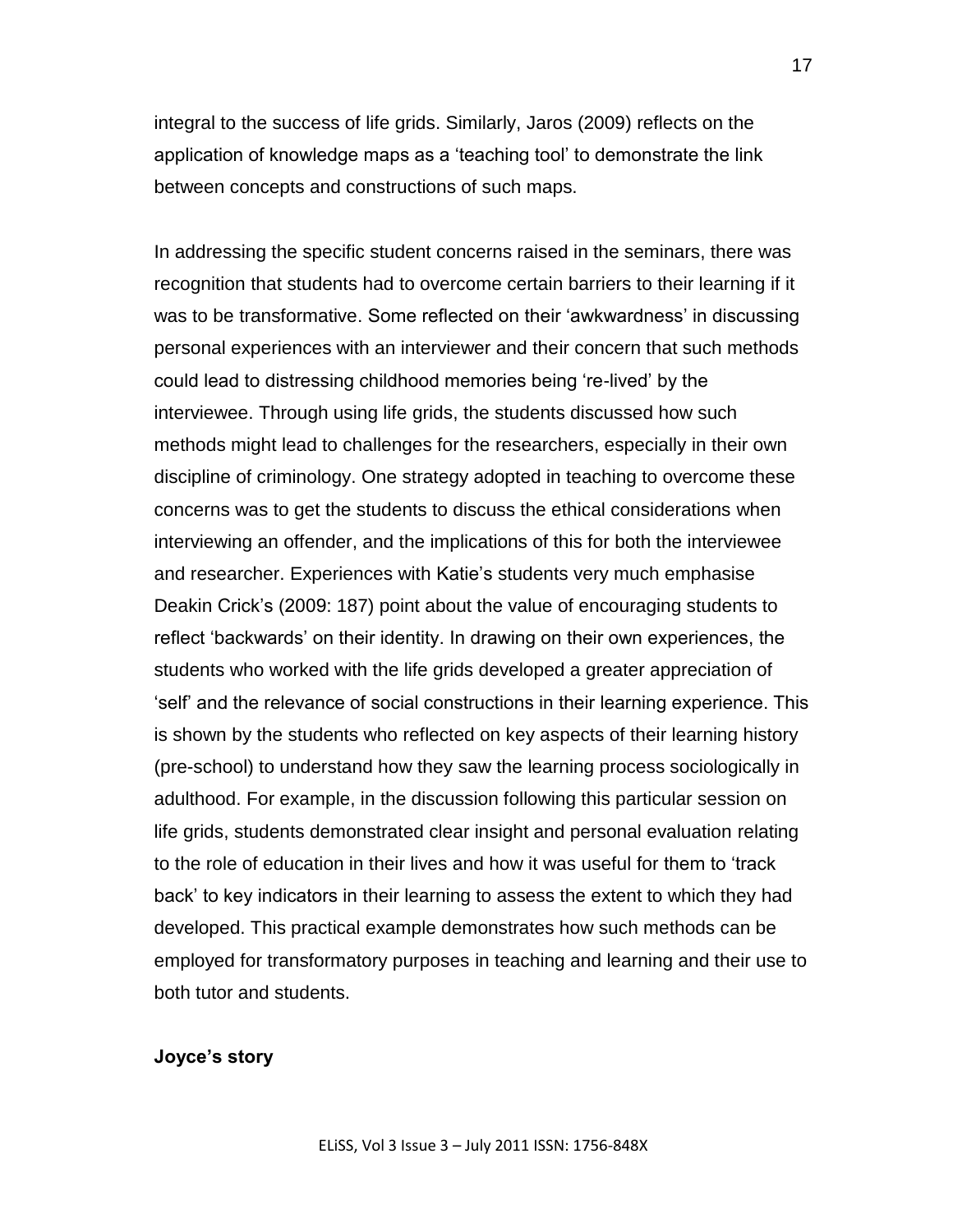Joyce teaches a year-long core module, "Social identities", introduced in 2005/2006, which explores issues of gender, class and "race" in contemporary Britain. In this module Joyce, like Celia, uses auto/biography,<sup>11</sup> as well as critical pedagogy, like Katie, to encourage students to reflect on and challenge their locations in gendered, racialised and class-ifying processes through the sociological literature. During more than 20 years of teaching, Joyce has seen students increasingly view the world as "natural" and unchangeable – a view Freire (2006) presciently called "fatalism". Fisher (2009: 8–9 ) recently coined the phrase "capitalist realism" to capture the process by which capitalism now "seamlessly occupies the horizons of the thinkable" more fully than when Freire was writing, shaping peoples' 'desires, aspirations and hopes' in ways that make it difficult to contest its hegemonic assumptions.

Joyce has consistently asked students to consider how ideas from readings could expand their understandings of their identities in class activities and to explore insights gained through such discussion in essays. Like Celia, her efforts have met with considerable success, at least with regard to racialised and gendered processes, as the following extract from a student's essay in the first year of the module indicates. In this essay, the student refers to her reflection at the end of the first term on an activity which asked students to describe themselves on a post-it note. While most minority ethnic students mentioned their ethnicity, like most other white students, she wrote down her physical characteristics:

… "female, brown hair, average height". When looking at the responses of other people, it was pointed out that very few descriptions stated "white" but many [...] minority ethnic groups [...] stated their race. We discussed that this is due to white people not thinking about themselves

 $11$  Joyce was guided partly by Davies et al (2004: 364), who noted that reflexivity could open up "new ways of addressing old long-standing questions of how and what we can legitimately take ourselves to know and what the limitations of our knowledge are'.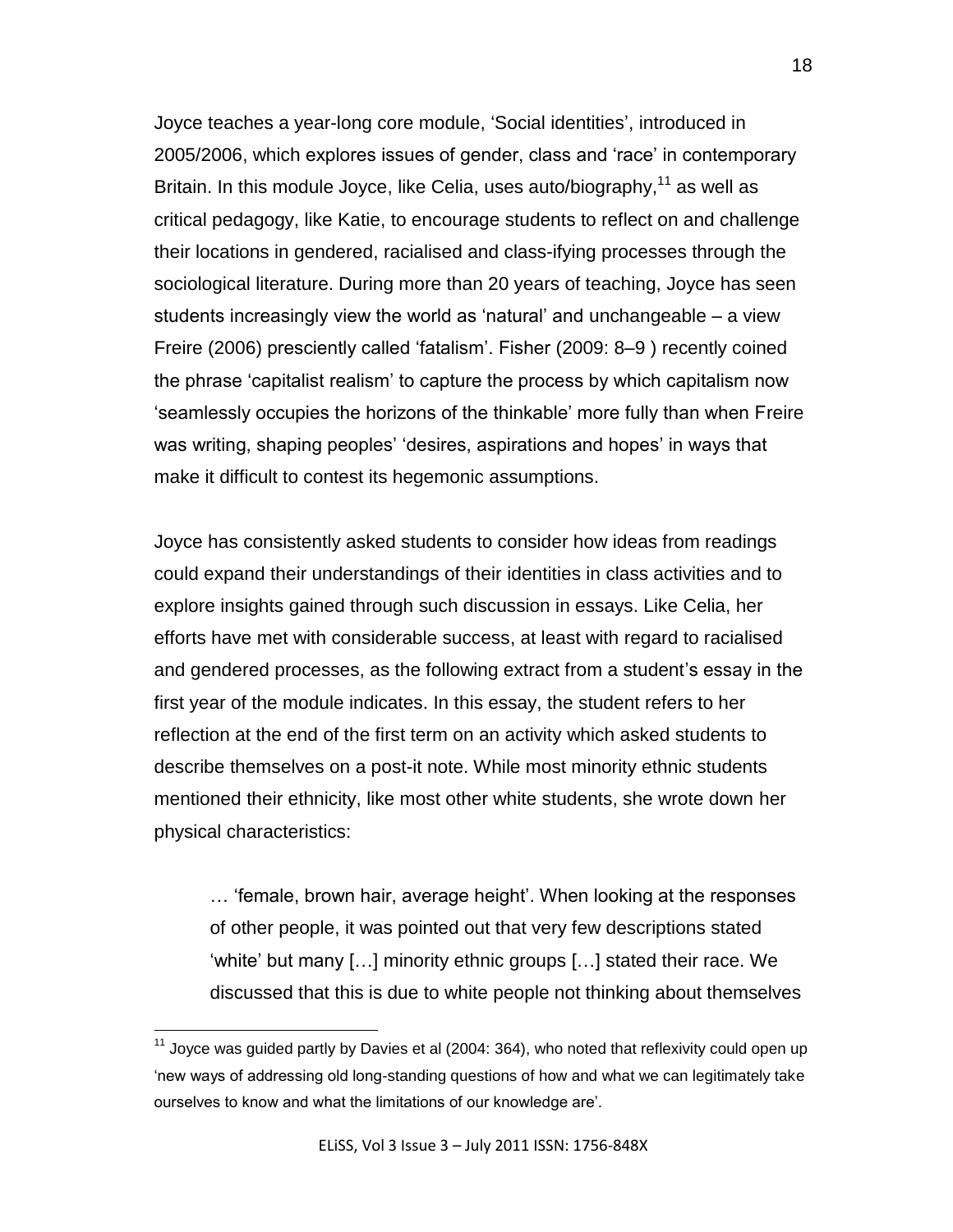in terms of race [...] Living in a majority 'white' country and coming from an area with not very many ethnic minority groups, I had never had to classify myself as "white".

This growing reflexivity about racialising processes was less apparent with regard to class. From 2005/2006 through 2008/2009, $12$  most students said in essays and class discussions that, while they could discuss class-ification sociologically, they found it difficult to identify with personally. The following three comments come from 2008/2009 essays, with two referring to required small-group wiki work on the VLS Moodle:

- 1. During class we had reflected back on our class positions and […] we all agreed that class did not affect our lives, but it was very much existent. When considering my own social class, I see it [...] as not having a very large presence when it came to my identity.
- 2. In our Moodle [wiki] group discussions we established that we would associate with our gender or ethnicity more than the class we belong to. I feel that this is because our gender and ethnicity are obvious […] yet our class would be difficult to illustrate.
- 3. When we discussed the notion of our own class [in Moodle wiki groups], most people mentioned money, education, values and morals as elements which define people"s class status. We found it hard to decide which category of class we belonged to, and even when we thought we knew, it was hard to clarify why we thought that […] Class is also a difficult topic for people to broach with others as "in many social situations it would be considered insensitive to refer to class" (Sayer, 2005: 1).

The first extract above is indicative of others, in that the student does not seem to find sociological ideas about class significant to herself/himself. Interestingly,

 $12$  Joyce aims to write another paper about why her efforts to challenge students about class in the 2009/2010 academic year were more successful than in prior years.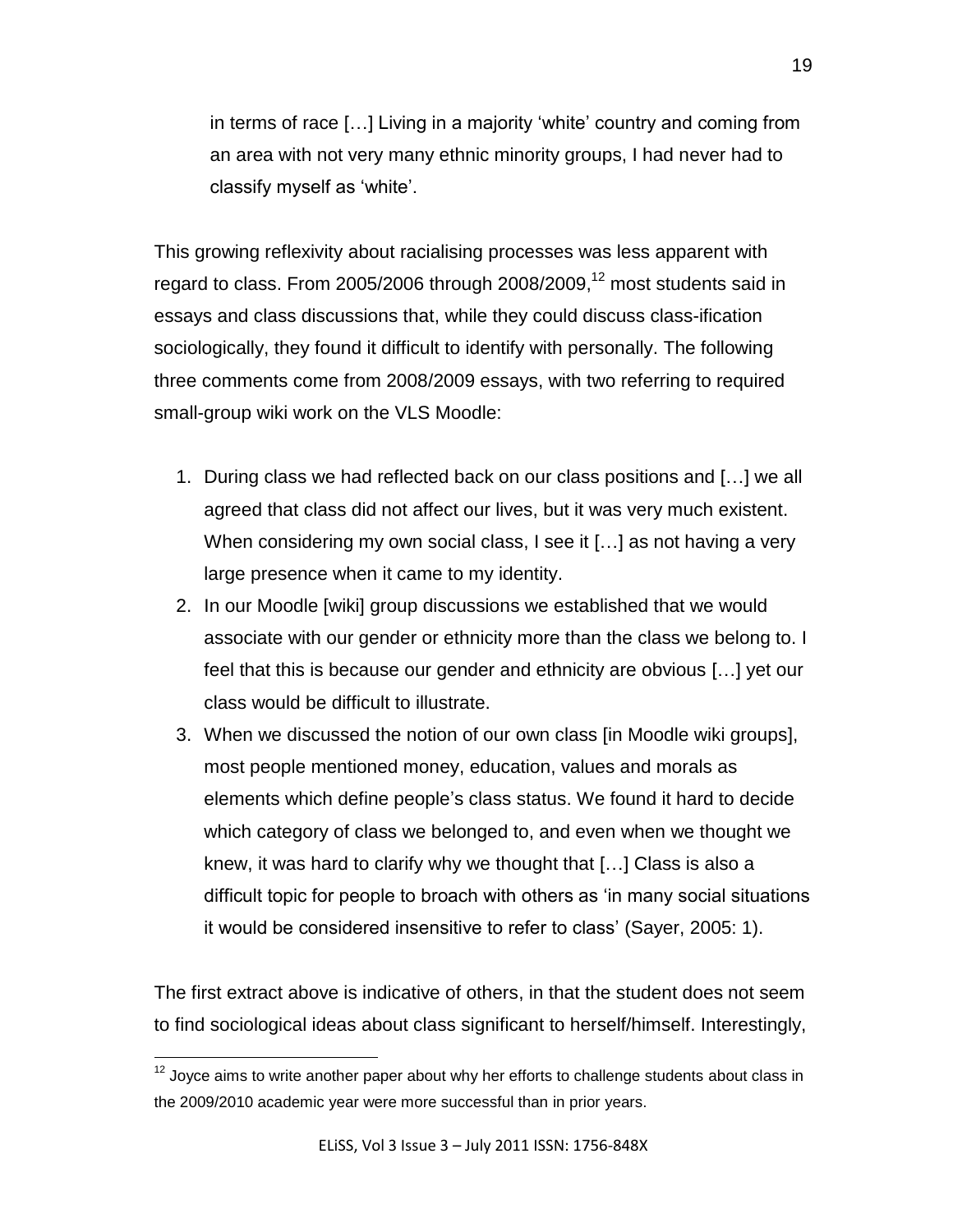the second extract suggests that this student, and the wider group in which they worked, found class more difficult to understand than either gendered or racialised processes. The third extract adds to the second, suggesting that not only is class difficult to understand, but students had difficulties locating themselves in the class system. This final extract explains this point by referring to Sayer"s (2005) observation that university students today find class difficult to talk about because one"s class location so evidently privileges some people over others.

Joyce is currently exploring factors that enabled class to be more clearly recognised by students since 2008/2009. Her analysis suggests that factors external and internal to her pedagogy have contributed to this shift. Interviews conducted with 2009/2010 graduates indicate that students were becoming more aware of class as class became more noticeable after the economic crash of September 2008, and as students, their families and/or friends subsequently experienced job losses. In addition, Joyce began to challenge students" contradictions with regard to their own class positions more explicitly from 2009/2010. For example, when students said that they sought middleclass jobs after graduation, Joyce suggested that this indicated their current working-class location – an observation that started an interesting discussion to which other students contributed (Canaan, 2011). As this latter example indicates, asking students to reflect on their autobiographies when discussing social class (as well as other classificatory processes) points to the power of the autobiographical method, something which Celia, Rania and Katie also found.

## **Class as a troubling concept**

Why does class seem to be a more elusive concept for our students/research participants to grasp than racialising, gendering or sexualising? We will suggest that locating class in a wider historical and sociological context provides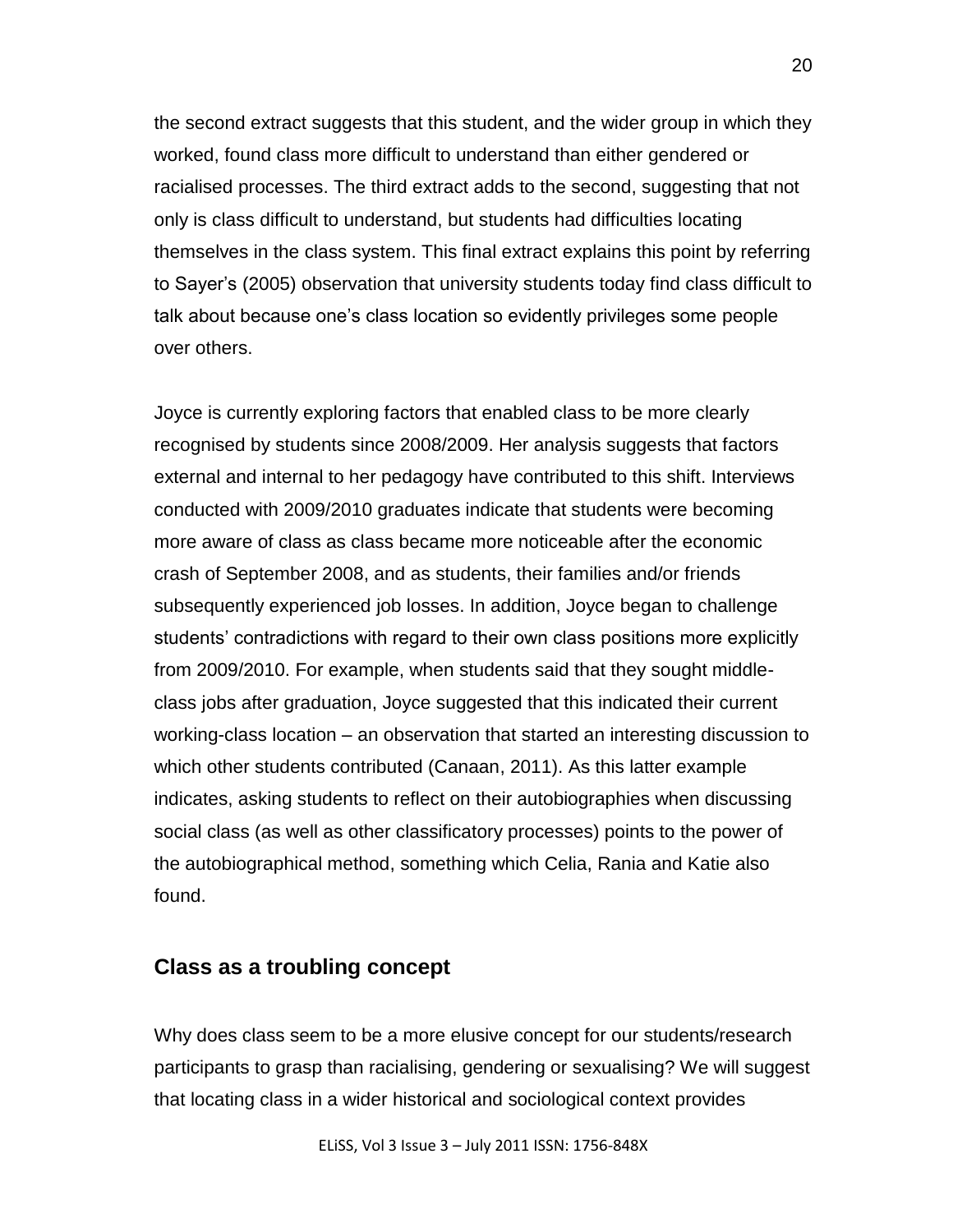answers to this question. Historically, we have little doubt that Margaret Thatcher"s insistence that we are all individuals (and families) who shape ourselves rather than being shaped in and through relations with others has been made real, rendering class-ification processes invisible. Thatcher started restructuring social democratic welfare state institutions into marketised or market-like institutions which later Conservative and Labour governments developed further. For example, Tony Blair"s declaration that New Labour wanted to achieve 'true equality' suggests that government exhortations for us to see ourselves as individuals with seemingly limitless possibilities to compete encouraged the belief that class was irrelevant to one"s chance for "fulfilment" through knowledge and opportunities:

[E]qual worth, an equal chance of fulfilment, equal access to knowledge and opportunity […] Equal rights. Equal responsibilities. The class war is over. But the struggle for true equality has only just begun. (BBC News, 28 September 1999. Available at: [http://news.bbc.co.uk/1/hi/uk\\_politics/460029.stm](http://news.bbc.co.uk/1/hi/uk_politics/460029.stm) (accessed 25 January  $2010)$ ) $^{13}$ 

In addition, continuous declarations of classlessness from politicians, supported by media representations suggesting that migrants thwart working-class efforts to improve their lives (Sveinsson, 2009;<sup>14</sup> Skeggs, 1997), together with the erasure of collectively organised institutions over the past 30 years (Bourdieu, 1998) and lessened trade union activism (due largely to legislative changes introduced from Thatcher onwards), which previously demonstrated workingclass strength, might all be factors persuading our students that, at best, class has little significance for them. Furthermore, the students we have been

 $14$  As the papers in Sveinsson (2009) indicate, 'class' can be spoken about, by the media at least, when preceded by the words "white working" to effectively differentiate white from minority ethnic working-class people – thereby designating racialised differences as the cause of white working-class continued disadvantage.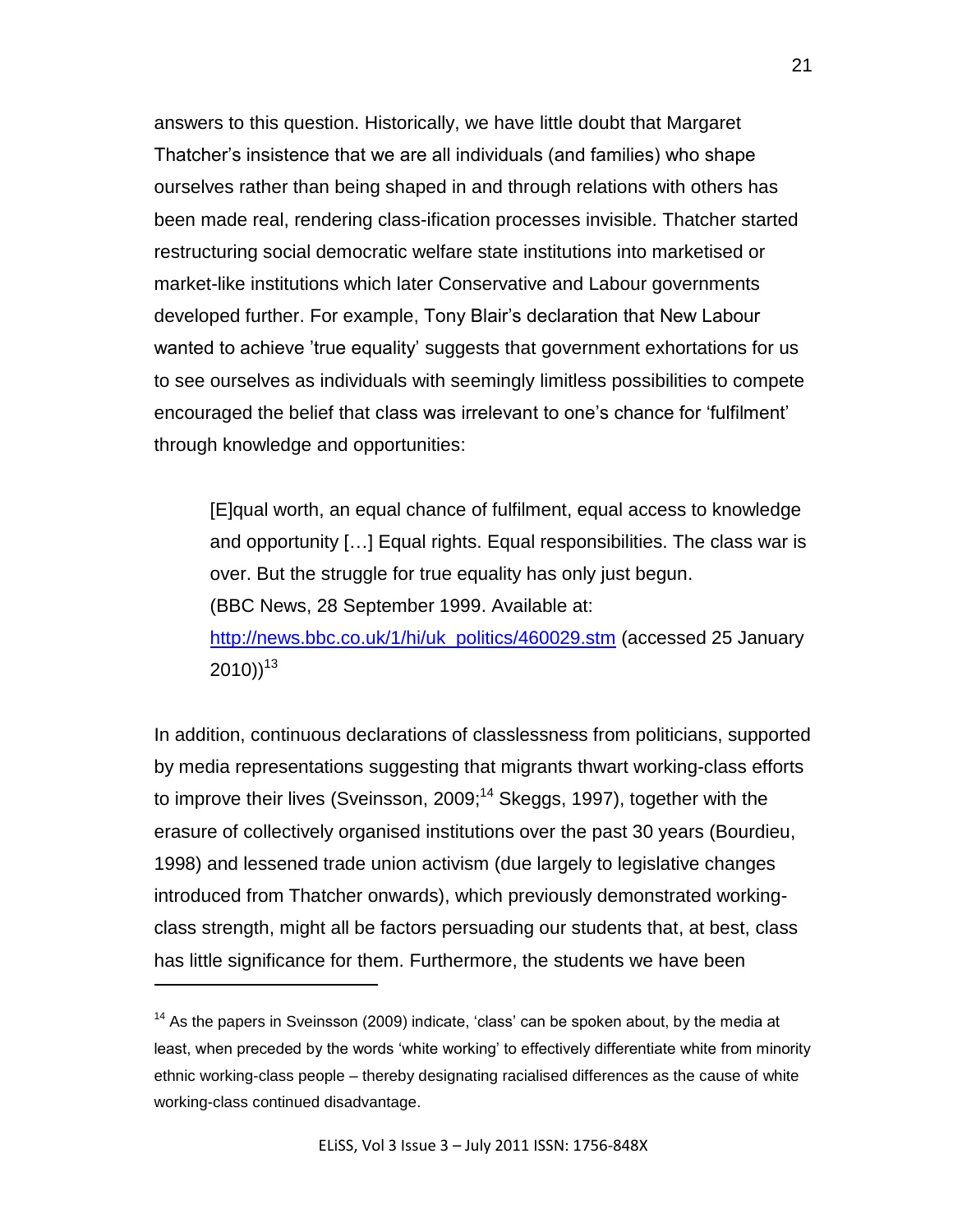teaching experienced an agenda of personalised learning under the Blair government, which could have contributed to flattening their appreciation of class.

Before we become too sanctimonious about students' limits, it is worth recalling that, during the 1980s and 1990s, many sociologists prioritising gendered and racialised processes paid less attention to class. By the mid-1990s and into the first decade of the twenty-first century, some sociologists argued that class was "dead" (Pakulski and Waters, 1996), a "zombie" category lurking around uselessly after its demise (Beck and Beck-Gernshein, 2002). Class was thought to have died, according to these and other theorists, because struggle, from the 1980s, ostensibly shifted from conflict concerned with redistributing wealth more equitably to new social movements proposing new forms of "identity politics" (Habermas, 1981; Offe, 1985; Touraine, 1985). Others, like Beck and Beck-Gernsheim (2002) and Giddens (1991), argued that class was "dead", partly because, in today"s more individualised, post-industrialised, scientifically and technologically advanced world, the greatest threats were thought to come from new, potentially global risks caused by modern science and technology, which would affect all regardless of class.

Bourdieu (1984) argued that classes could not be adequately defined by economic capital; social and cultural capital also needed consideration – that is, those with the greatest economic capital were likely to have the most powerful social networks and wield the greatest cultural and aesthetic knowledge and power. Building on Bourdieu, other sociologists have suggested that these forms of capital together produce ideas of privilege with which "class-based judgements of 'normality' and 'rightness'', similar to judgments made on the basis of gendered, sexualised and racialised processes, are produced (Lawler, 2008: 125; Skeggs 1997). Class is thus an "absent presence", produced "socially while being unnamed", "through the expulsion and exclusion of (what is held to be) working classness' (Lawler, 2008: 126).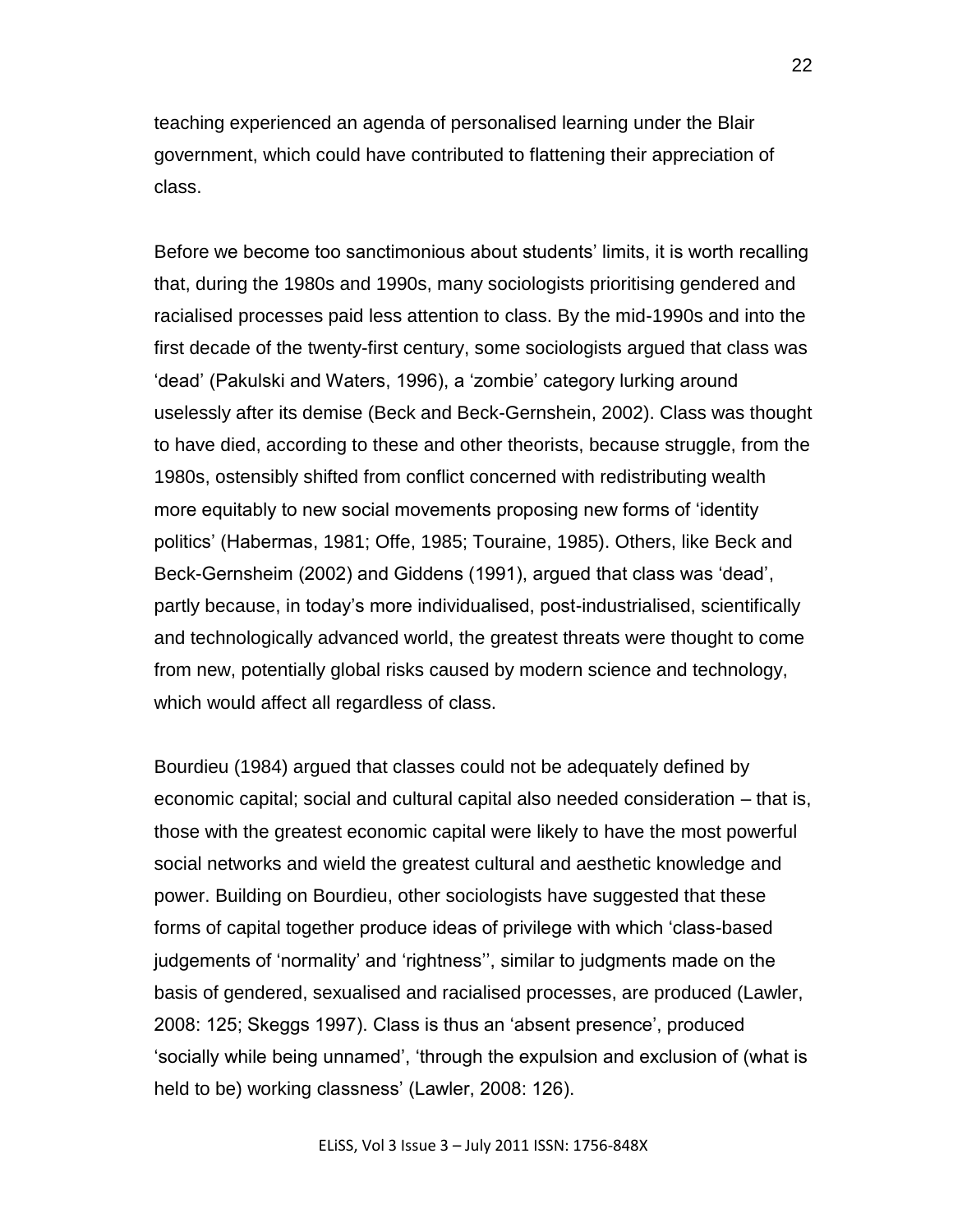As this brief and partial analysis<sup>15</sup> suggests, class is a more difficult concept for sociologists to articulate in a world where we are all encouraged to see ourselves as individuals without social determinations, as consumers rather than workers. We would draw on Boltanski and Chiapello (2005) and Harvey (2010) to add that discouraging individuals from seeing class as a collective identity allows the small and increasingly wealthy elite to continue to accrue greater wealth at the expense of the rest of us. We thus acknowledge that there is a larger sociological project that needs to be explored in future. As we are suggesting, then, our difficulties in challenging students' belief that class does not matter to them is indicative of a much wider problem than we initially imagined. This is suggested by the fact that all four of us found that the students whom we taught/researched had difficulty relating the concept of class to their own understanding and negotiation of their own lives – although, at least in the cases of Rania, Katie and Joyce, students could point to others" middle-class locations. Nonetheless, the strategies of autobiography we all used showed that these students" understandings of their class locations could be challenged to a greater or lesser extent.

## **Conclusion**

 $\overline{a}$ 

This analysis suggests that our apparent "failure" to encourage student engagement with processes of class-ification is not symptomatic of a reductive sociology taught by post-'92 university tutors who limit students' insights to the mundane realm of personal experience. Instead, government and media proclamations of "the death of class" over the past 30 years have been accompanied by government policies that have dramatically eroded collective identities. Further, until recently, *sociologists* "failed" to come to grips with classification processes, a failure that those influenced by Bourdieu are now

 $15$  Other theoretical positions could have been explored; this analysis has only considered those our students encounter during their sociology degree course.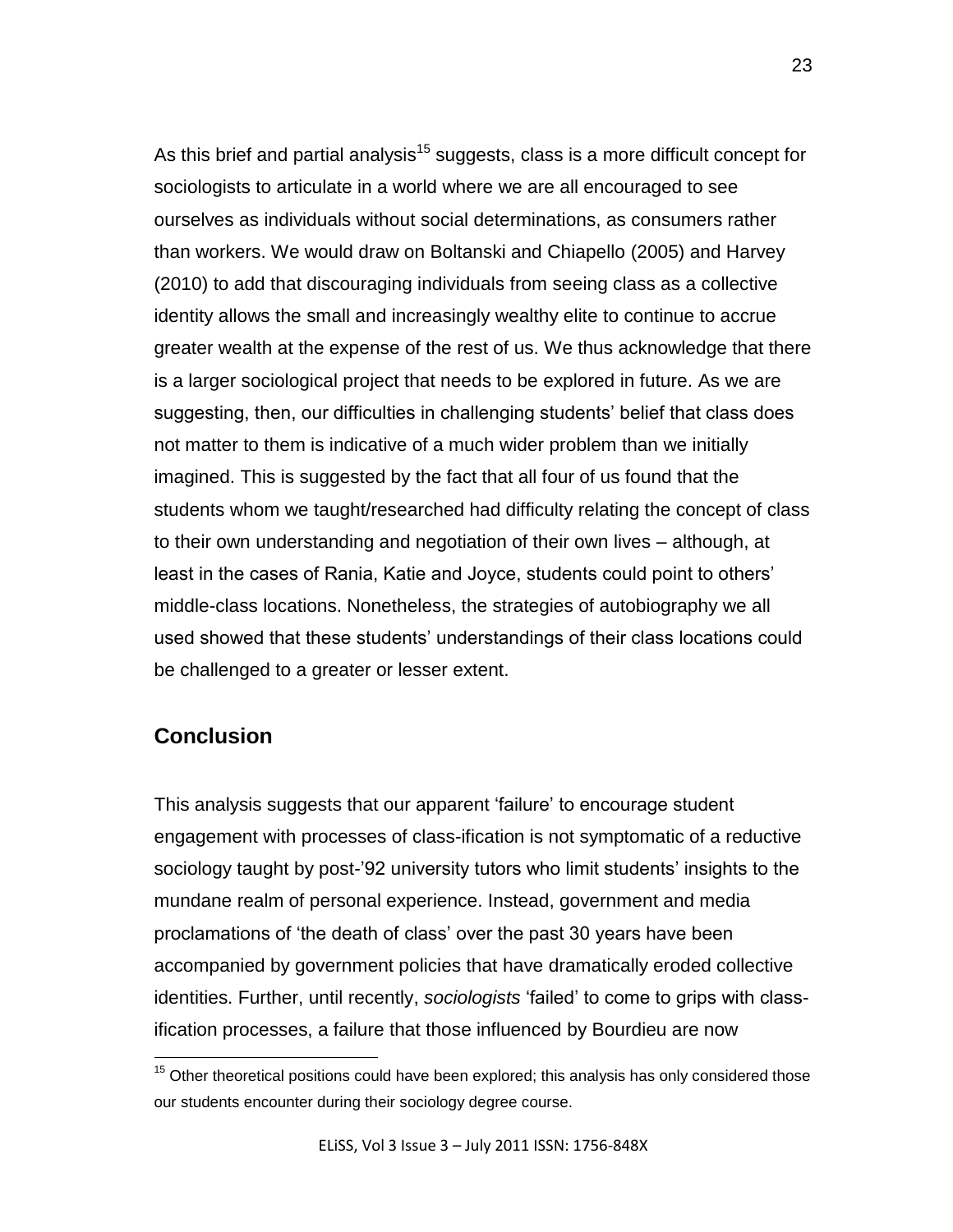rectifying by showing how such processes constituted those deemed outside middle-class cultural, social and economic forms of capital as distasteful beings. Thus, our ability to challenge students' assumptions about racialised, gendered and sexualised processes indicates our success in using autobiographical methods as part of our feminist critical pedagogy, and our "inability" to challenge students" assumptions (and our own!) about their class locations and about the significance of class generally speaks to factors far beyond the chalkface. We will continue to develop strategies to more effectively encourage this challenge – including asking students to read and reflect on this paper!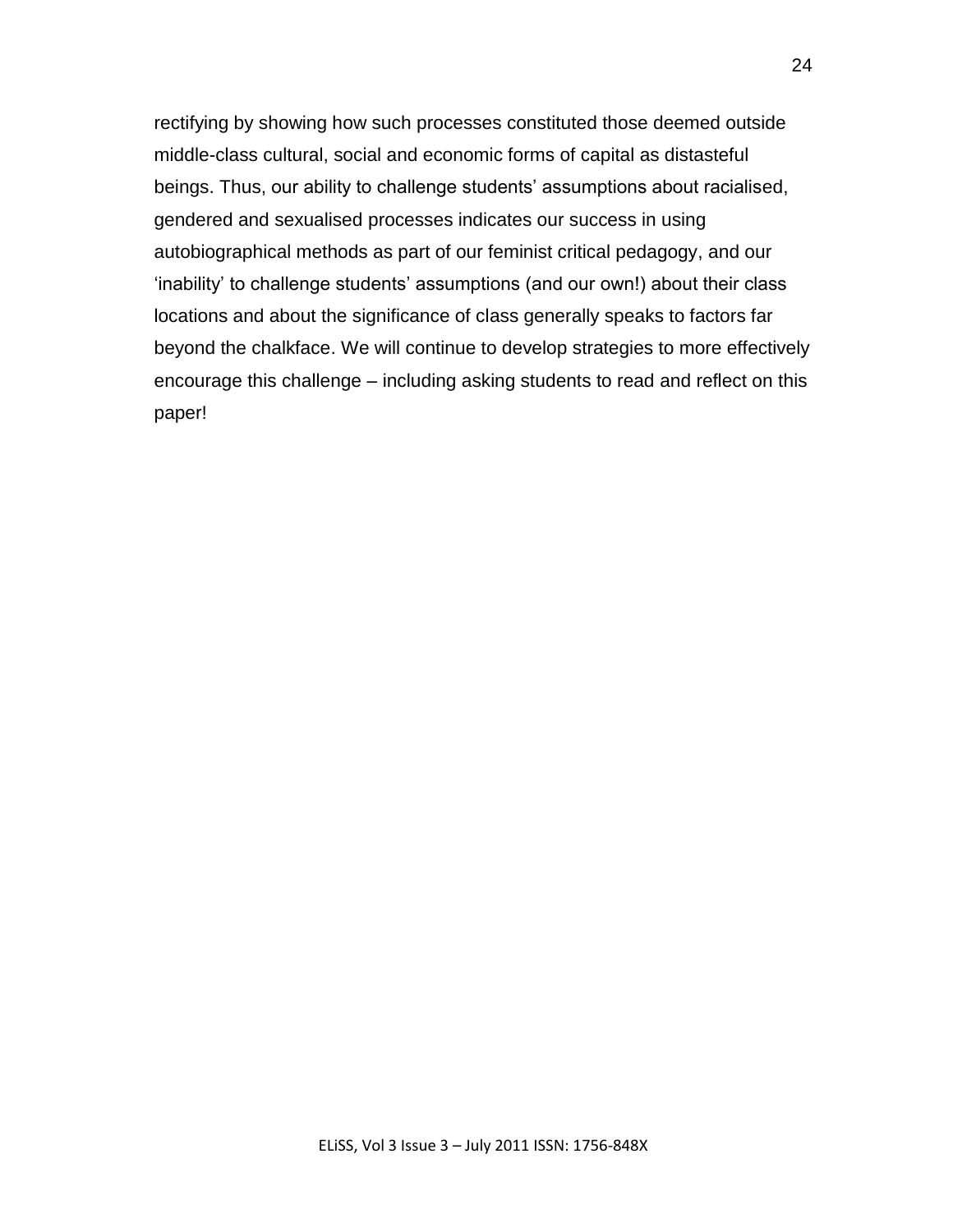# **References**

Adams S (1996). "Women returners and fractured identities" in N Charles and F Freeland (eds) *Practising feminism: identity, difference and power.* London: Routledge, pp 202–222.

Anthias F (1998). "Rethinking social divisions: some notes towards a theoretical framework". *Sociological Review*, 46 (3), pp 505–535.

Anthias F and Yuval Davis N (1983). "Contextualising feminism – ethnic, gender and class divisions". *Feminist Review*, 15, pp 62–75.

Archer L and Leathwood C (2003). "Identities, inequalities and higher education" in Archer et al (eds) *Higher education and social class: issues of inclusion and exclusion*. London: RoutledgeFalmer.

Beck U (1992). *Risk society: towards a new modernity* [trans M Ritter]. London: Sage.

Beck U and Beck-Gernsheim E (2001). *Individualization: institutionalized individualism and its social and political consequences*. London: Sage.

Blair T (1999). BBC News, 28 September. Available at: <http://news.bbc.co.uk/1/hi/ukpolitics/460029.stm> (accessed 25 January 2010).

Blane D (1996). "Collecting retrospective data: development of a reliable method and a pilot study of its use'. *Social Science & Medicine*, 42 (5), pp 751– 757.

Boltanski L and Chiapello E (2005). *The new spirit of capitalism.* London: Verso.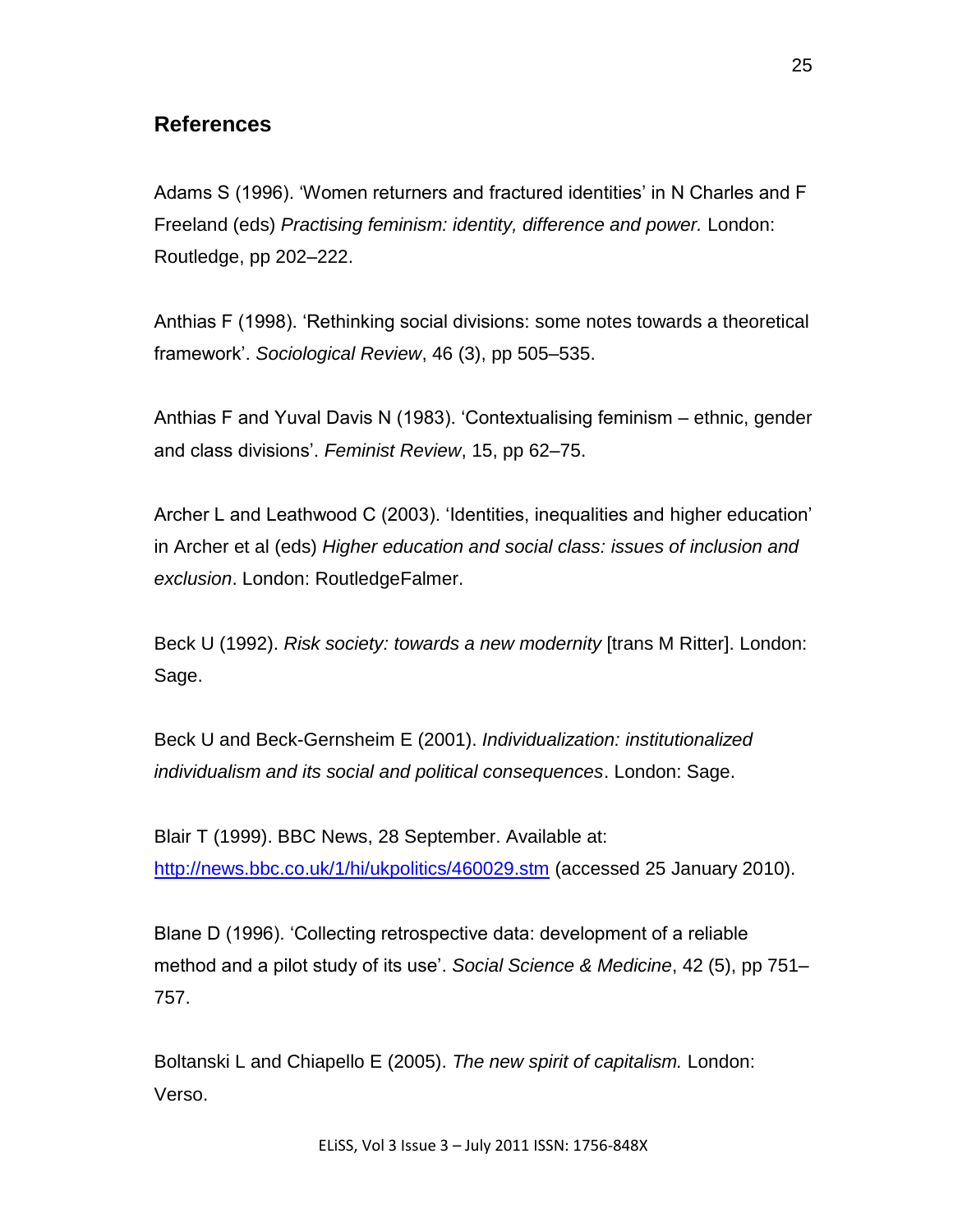Bourdieu P (1998). "The essence of neoliberalism". *Le Monde Diplomatique*: mondediplo.com/1998/12/08bourdieu (accessed 27 May 2010).

Bourdieu P (1984). *Distinction: a social critique of the judgement of taste.* Cambridge MA: Harvard University Press.

Breckner R and Rupp S (2002). "Discovering biographies in changing social worlds: the biographical- interpretive method" in P Chamberlayne et al (eds) *Biography and social exclusion in Europe: experiences and life journeys*. Bristol: Policy Press.

Canaan JE (2011). "Where did class go, why is it returning and what significance does its return have for the future of English higher education? A view from Birmingham City University". Third annual conference: *In a class of our own*". 19 February 2011. Middlesex University Education Department, London.

Davies, B et al (2004). "The ambivalent practices of reflexivity". *Qualitative Inquiry*, 10 (3), pp 369–389.

Deakin Crick R (2009). "Pedagogical challenges for personalisation: integrating the personal with the public through context-driven enquiry". *The Curriculum Journal*, 20 (3), pp 185–189.

Fisher, M. (2009). *Capitalist realism: is there no alternative?* London: Zero Books.

Freire P (2006). *Pedagogy of the oppressed* [trans M Bergman Ramos]. London: Continuum.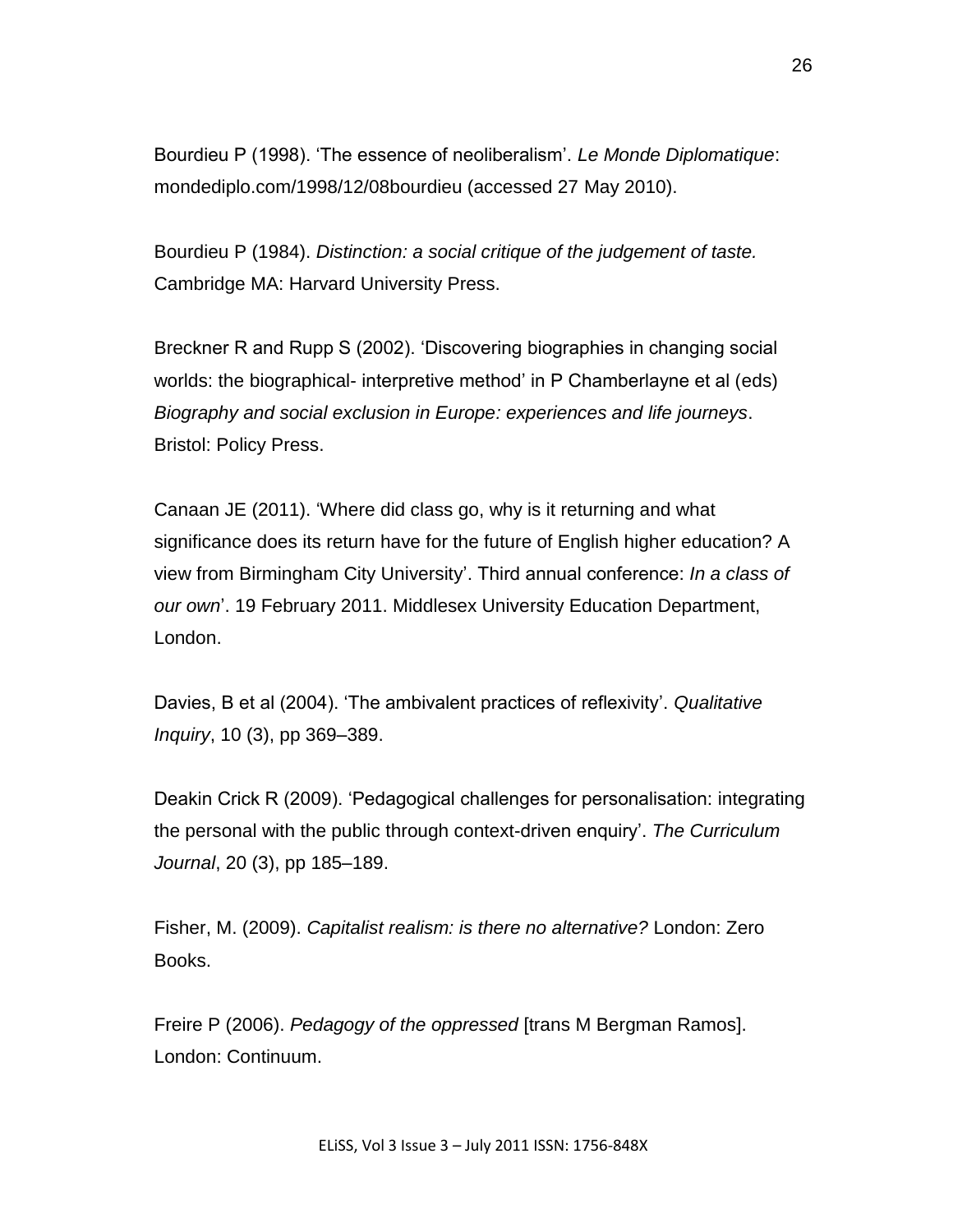Giddens A (1991). *Modernity and self-identity: self and society in the late modern age.* Stanford CA: Stanford University Press.

Giroux H (2005). *Border crossings: cultural workers and the politics of education* (2nd edn). Abingdon, Oxon: Taylor & Francis.

Habermas (1981). "New social movements". *TELOS*, 49, pp 33–37.

Harvey D (2010). *The enigma of capital and the crises of capitalism.* London: Profile Books.

Harvey D (2008). David Harvey on class and class struggle. Available at: [www.youtube.com/watch?v=UhqD3az9cZ4](http://www.youtube.com/watch?v=UhqD3az9cZ4) (accessed 1 November 2010).

Jaros M (2009). "Pedagogy for knowledge recognition and acquisition: knowing and being at the close of the mechanical age". *The Curriculum Journal*, 20 (3), pp 191–205.

Kuh D and Ben-Shlomo Y (eds) (1997). *A lifecourse approach to chronic disease epidemiology*. Oxford: Oxford University Press.

Lawler S (2008). *Identity: sociological perspectives*. Cambridge: Polity.

Leathwood C and Read B (2009). *Gender and the changing face of higher education: a feminised future?* Maidenhead: Society for Research into Higher Education and Open University Press.

Little B (2010). 'Introduction: a generation abandoned by politics' in B Little (ed) *Radical futures: politics for the next generation: soundings*. LW ebook (accessed 5 June 2010).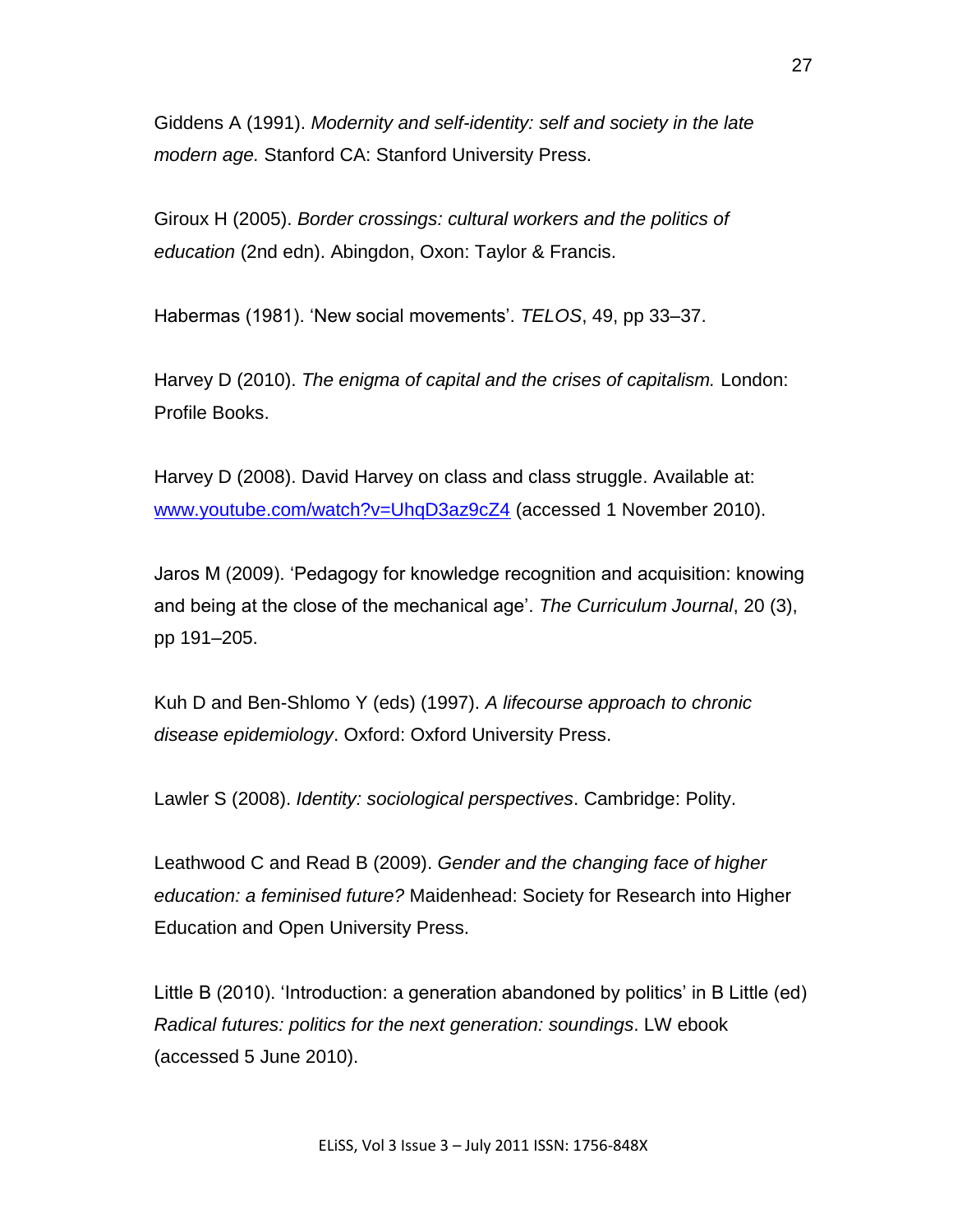Maclure M (1993). "Mundane autobiography: some thoughts on self-talk in research contexts". *British Journal of Sociology of Education*, 14 (4), pp 373– 384.

Mahony P and Zmroczec C (eds) (1997). *Class matters: working class women's perspectives on education.* London: Taylor & Francis.

Mann C (1998). "Adolescent girls reflect on educational choices" in M Erben (ed) *Biography and education: a reader.* London: Falmer, pp 46–58.

Maynard M and Purvis J (1994) (eds). *Researching women's lives from a feminist perspective*. London: Taylor & Francis.

Miller J and Glassner B (2004). "The "inside" and the "outside*"'* in D Silverman (ed) *Qualitative research: theory, method and practice.* London: Sage, pp 125–140.

Mills C Wright (1970). *The sociological imagination*. Harmondsworth: Penguin.

Oakley A (1981). "Interviewing women: a contradiction in terms" in H Roberts (eds) *Doing feminist research*. London: Routledge, pp 30–61.

Offe C (1985). "New social movements: challenging the boundaries of institutional politics". *Social Research*, 52 (4), pp 817–832.

Pakulski J and Waters M (1996). *The death of class.* London: Sage.

Reay D, David M and Ball S (2005). *Degrees of choice: social class, race and gender in higher education.* Stoke on Trent: Trentham.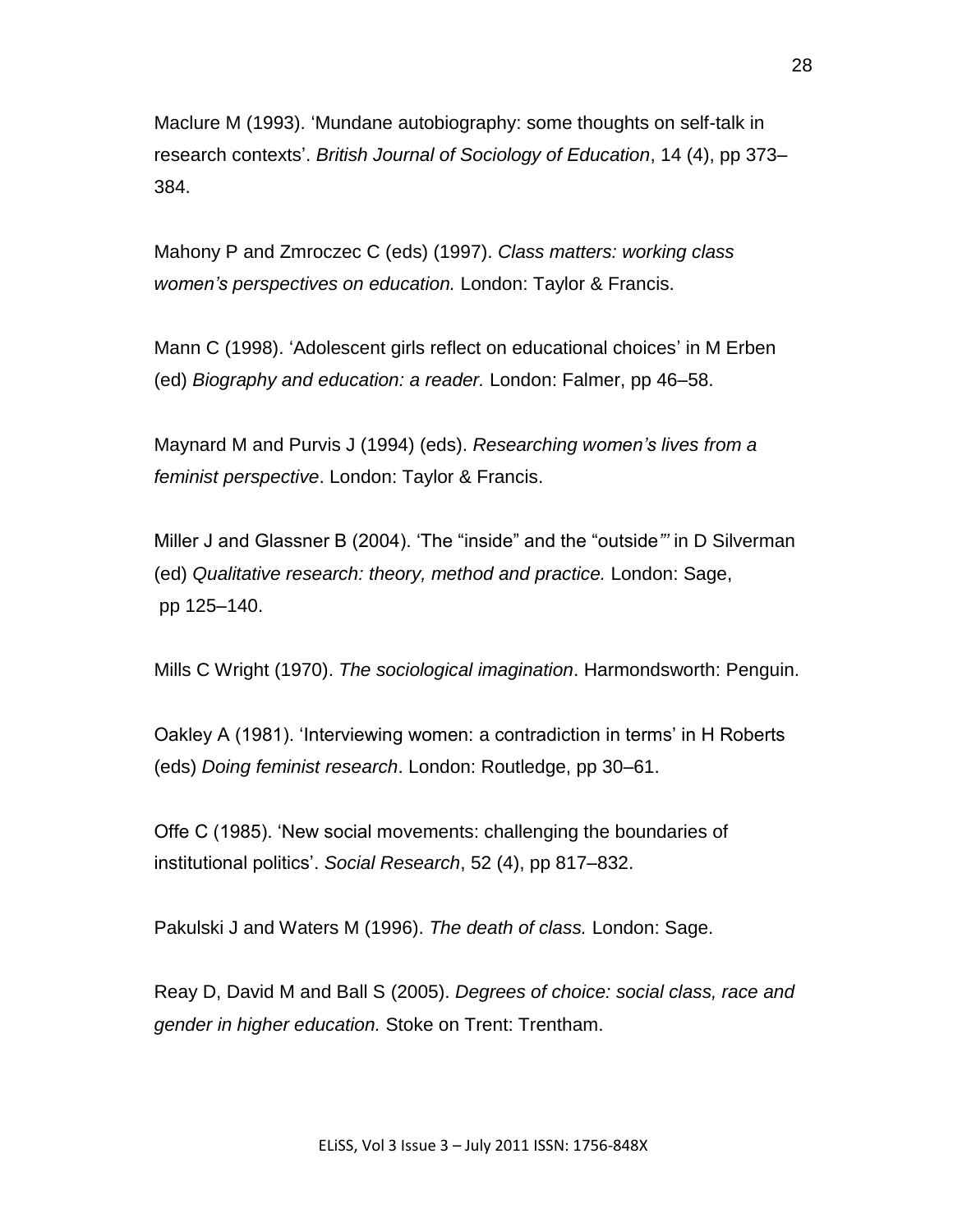Reed-Danahay D (2006). "Autoethnography" in V Jupp (ed) *The Sage Dictionary of Social Research Methods*. London: Sage, pp 15–16.

Richie J and Lewis J. (eds) ( 2003). *Qualitative research practice.* London: Sage.

Sayer A (2005). *The moral significance of class*. Cambridge: Cambridge University Press.

Shor I (1999). "What is critical literacy?" *Journal of Pedagogy, Pluralism & Practice*, 1 (4). Available at: [www.lesley.edu/journals/jppp/4/shor.html](http://www.lesley.edu/journals/jppp/4/shor.html) (accessed 4 April 2007).

Silverman D (ed) (2004). *Qualitative research theory, method and practice*. London: Sage.

Stanley L (1992). *The auto/biographical I*. Manchester: Manchester University Press.

Steedman C (1986). *Landscape for a good woman.* London: Virago.

Sveinnson (2009). "Who cares about the white working class?" Runnymede Trust (accessed 5 January 2010).

Taking Liberties Collective (1989). *Learning the hard way.* Basingstoke: Macmillan.

Touraine A (1985). "An introduction to the study of social movements". *Social Research,* 52 (4), pp 749–784.